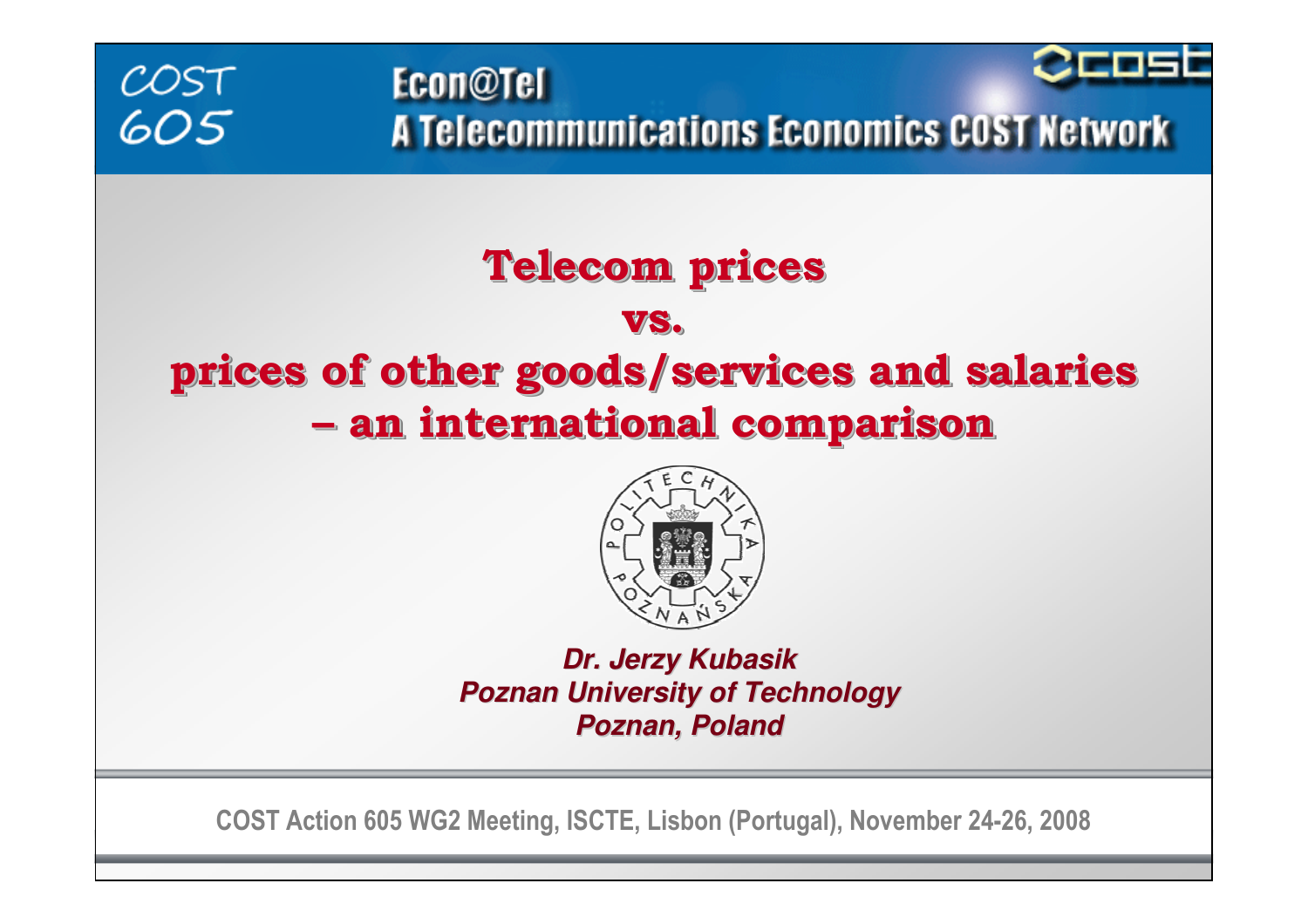# • **Background** • **Analyzed telecom prices…** • **…compared in terms of... / with...** • **Country coverage**• **Data sources** • **Sample input data**• **Sample results**• **Main findings** • **Make it sense...? Is useful…? Can we do…?**Agenda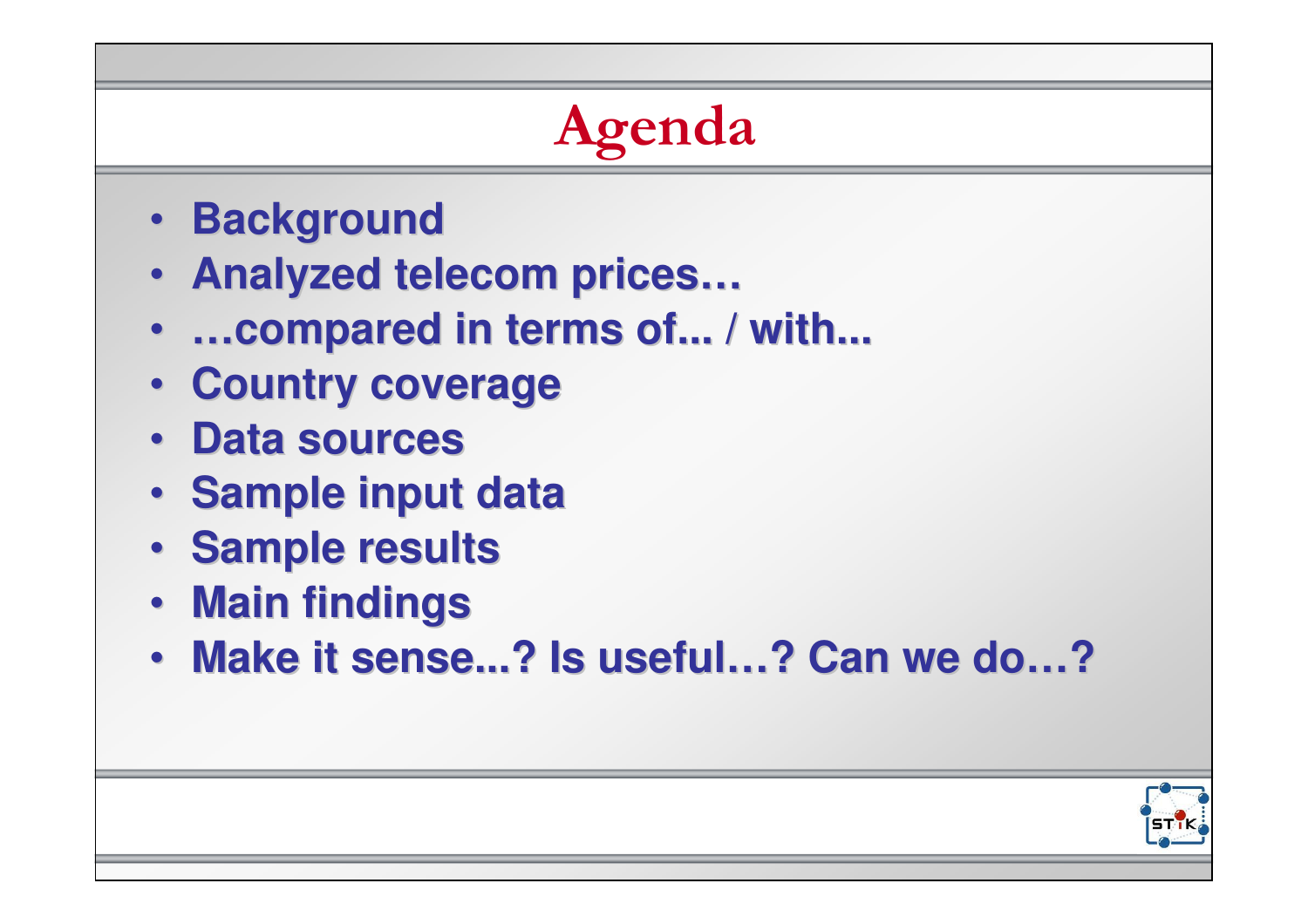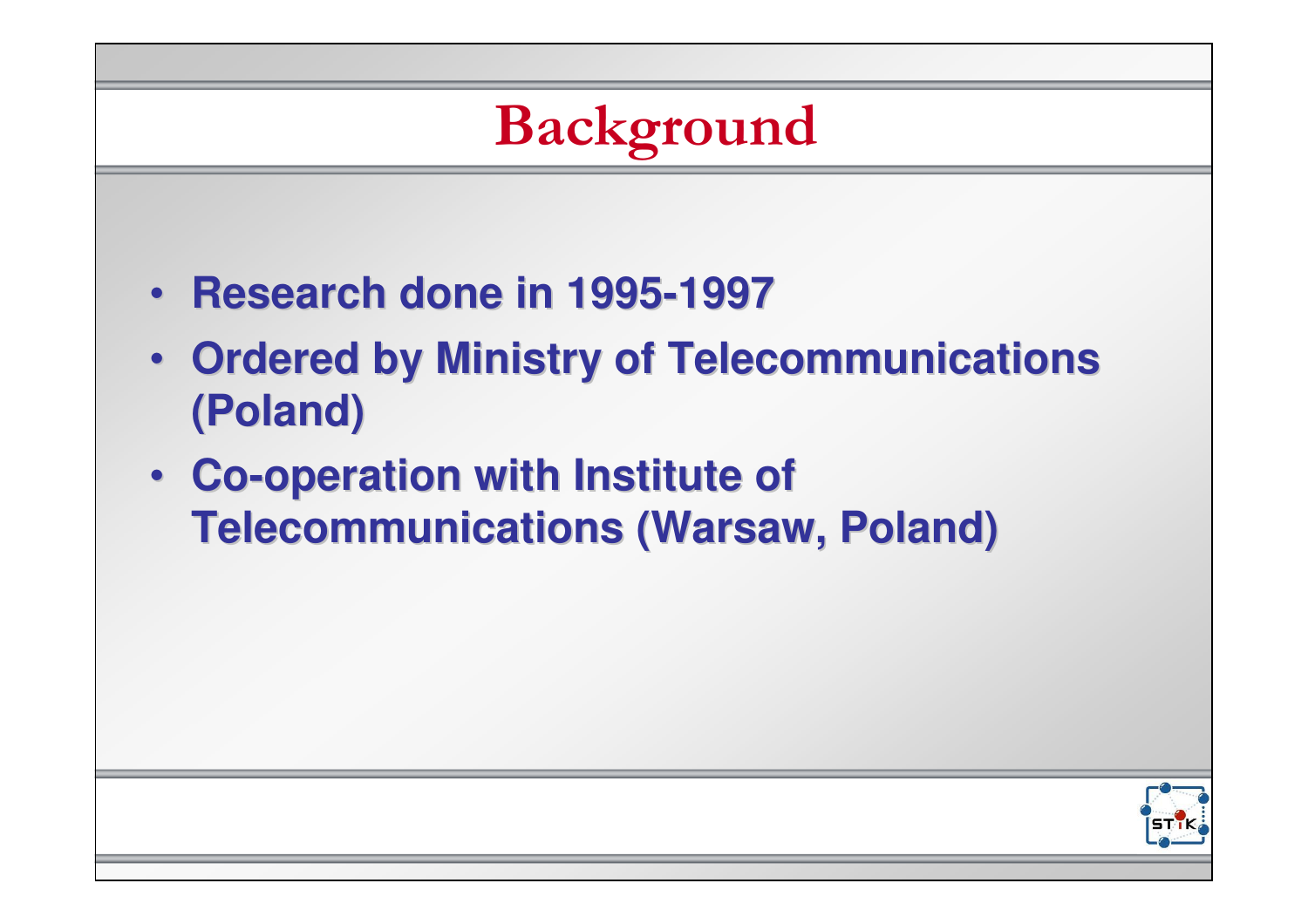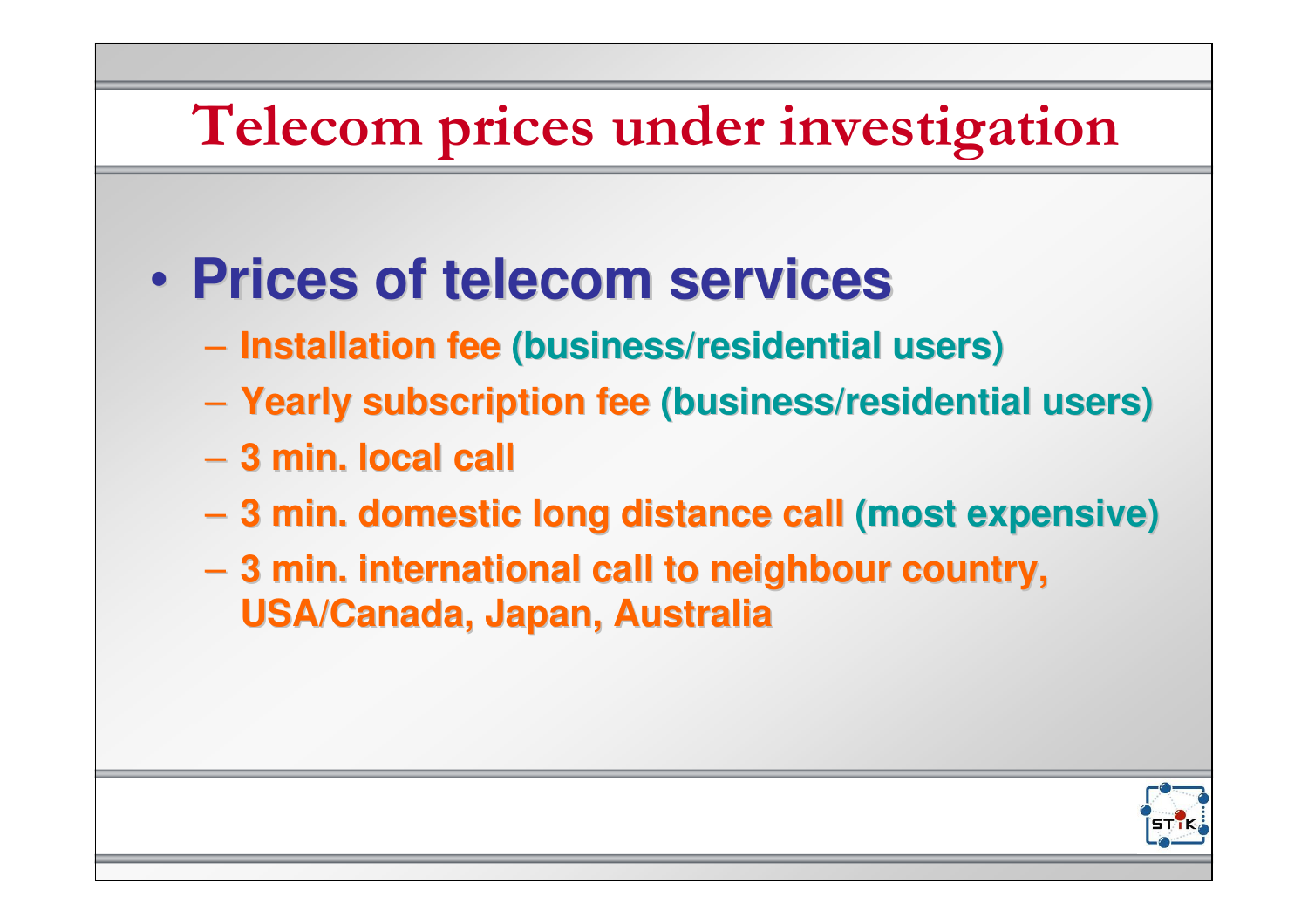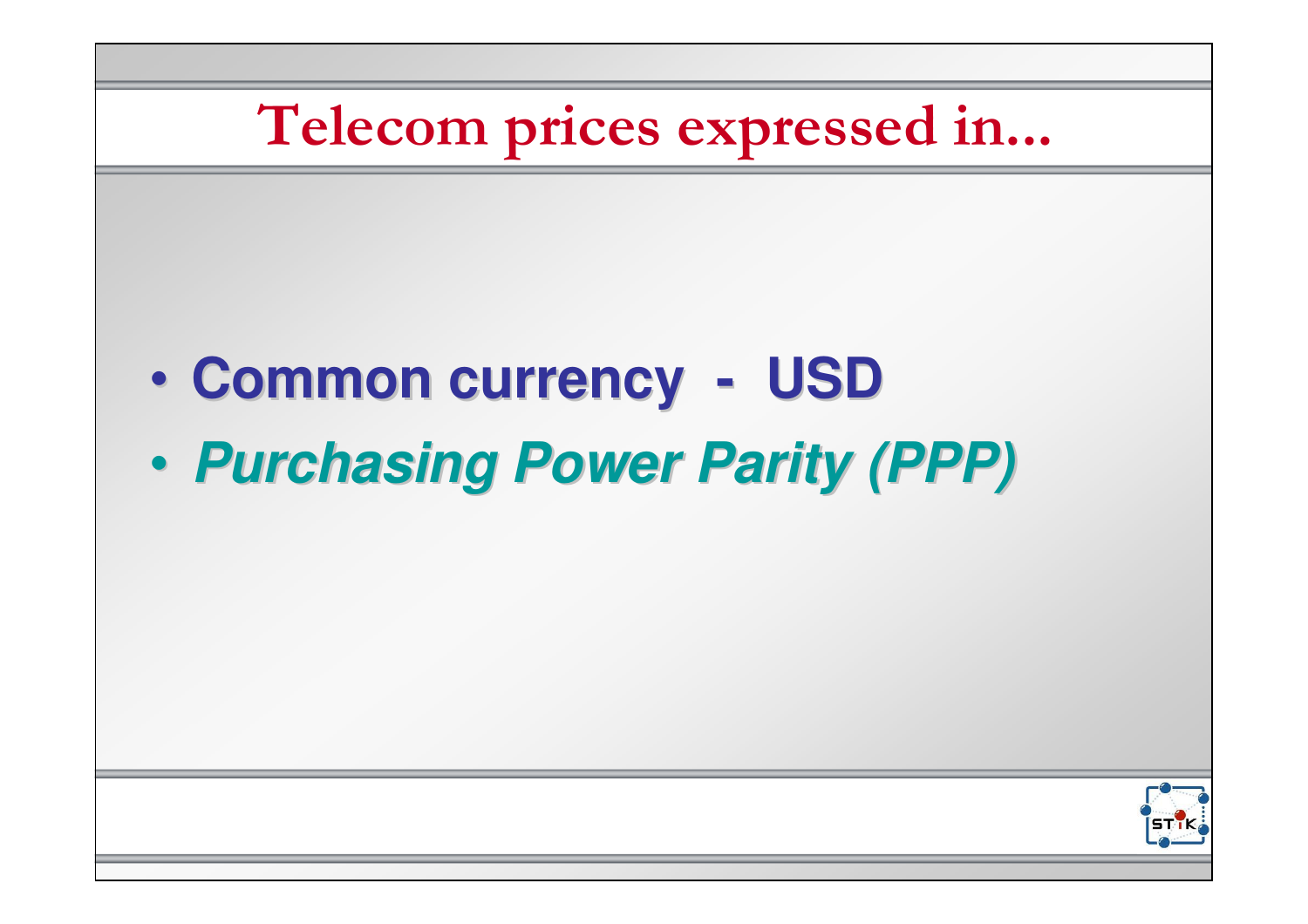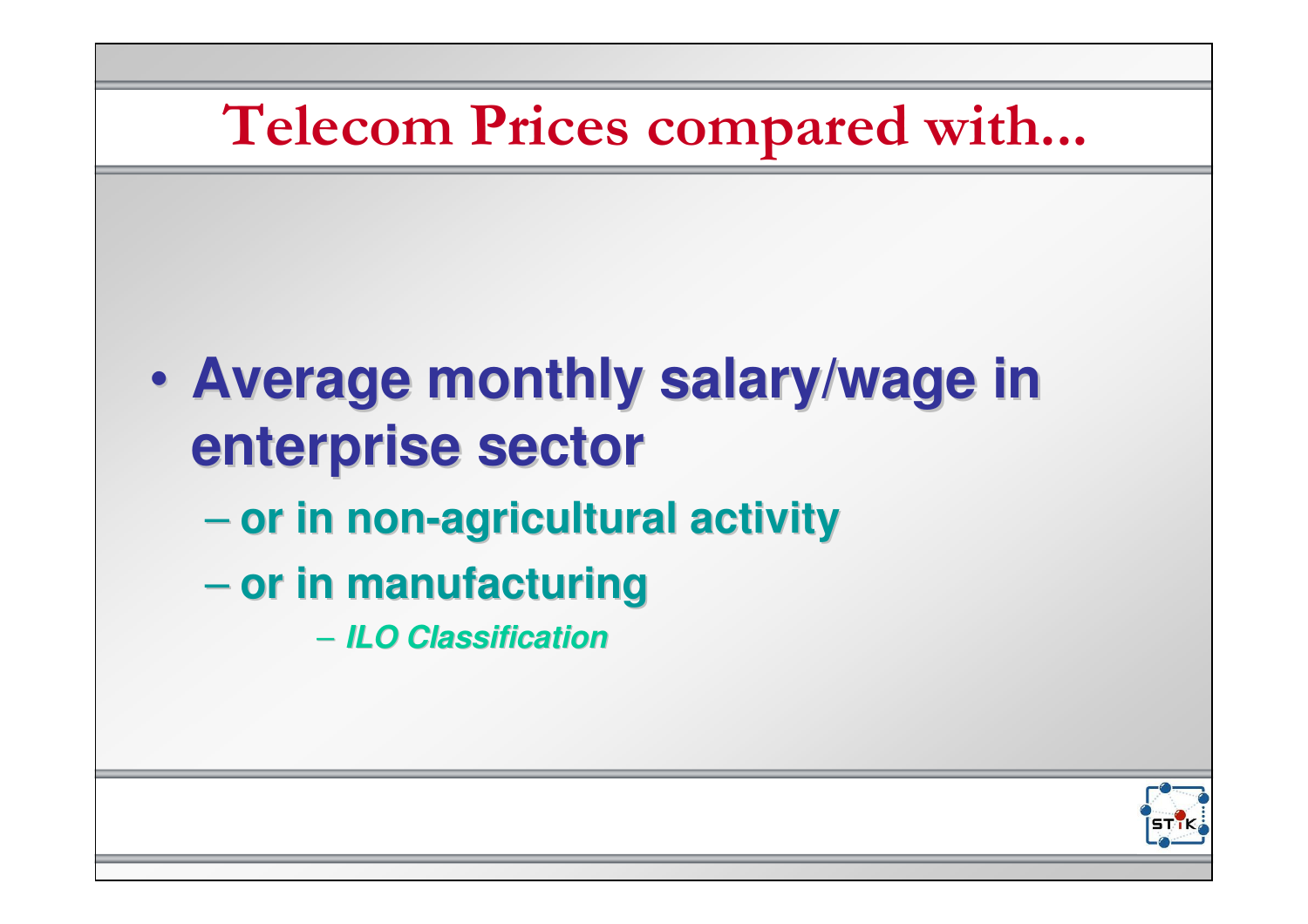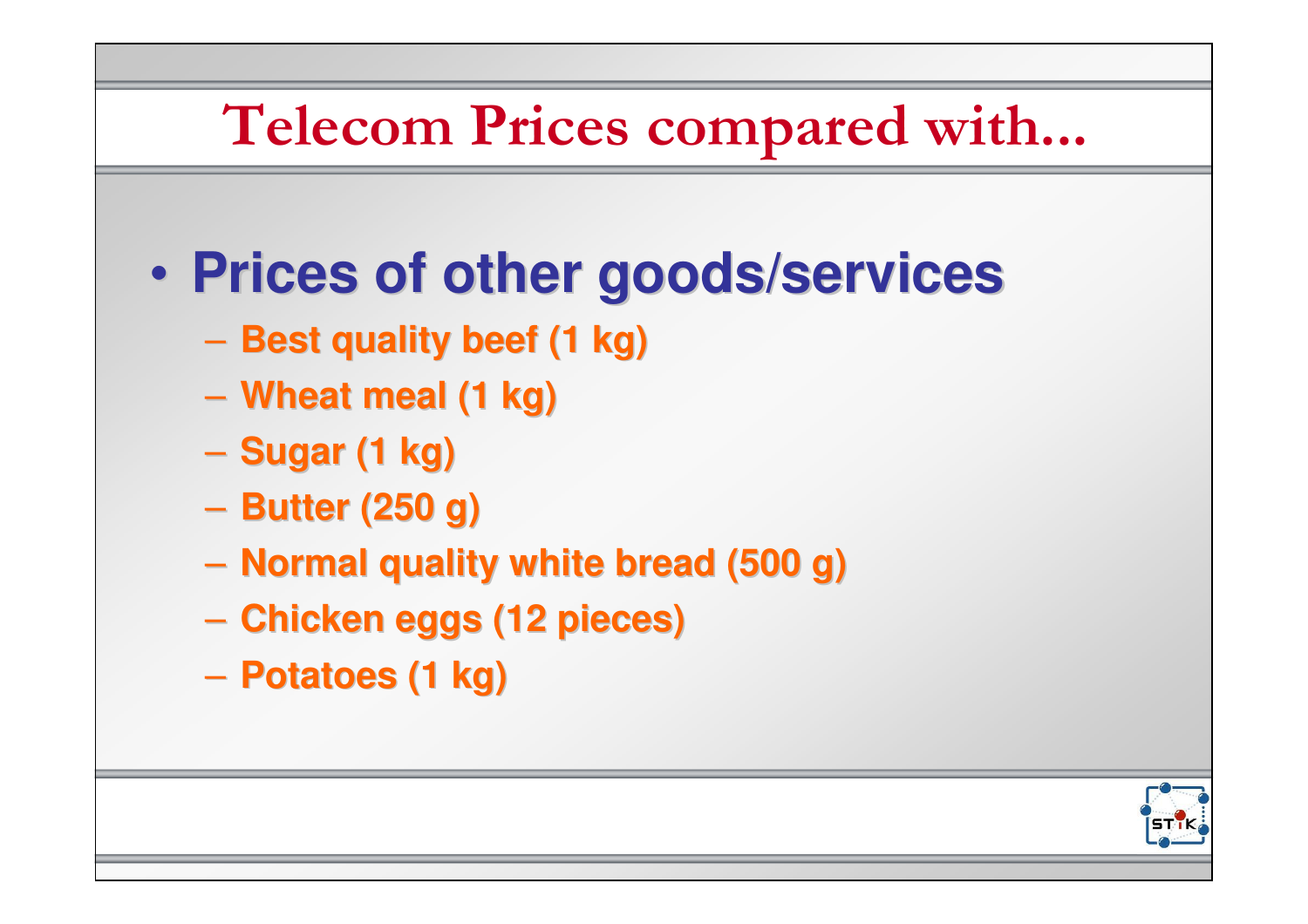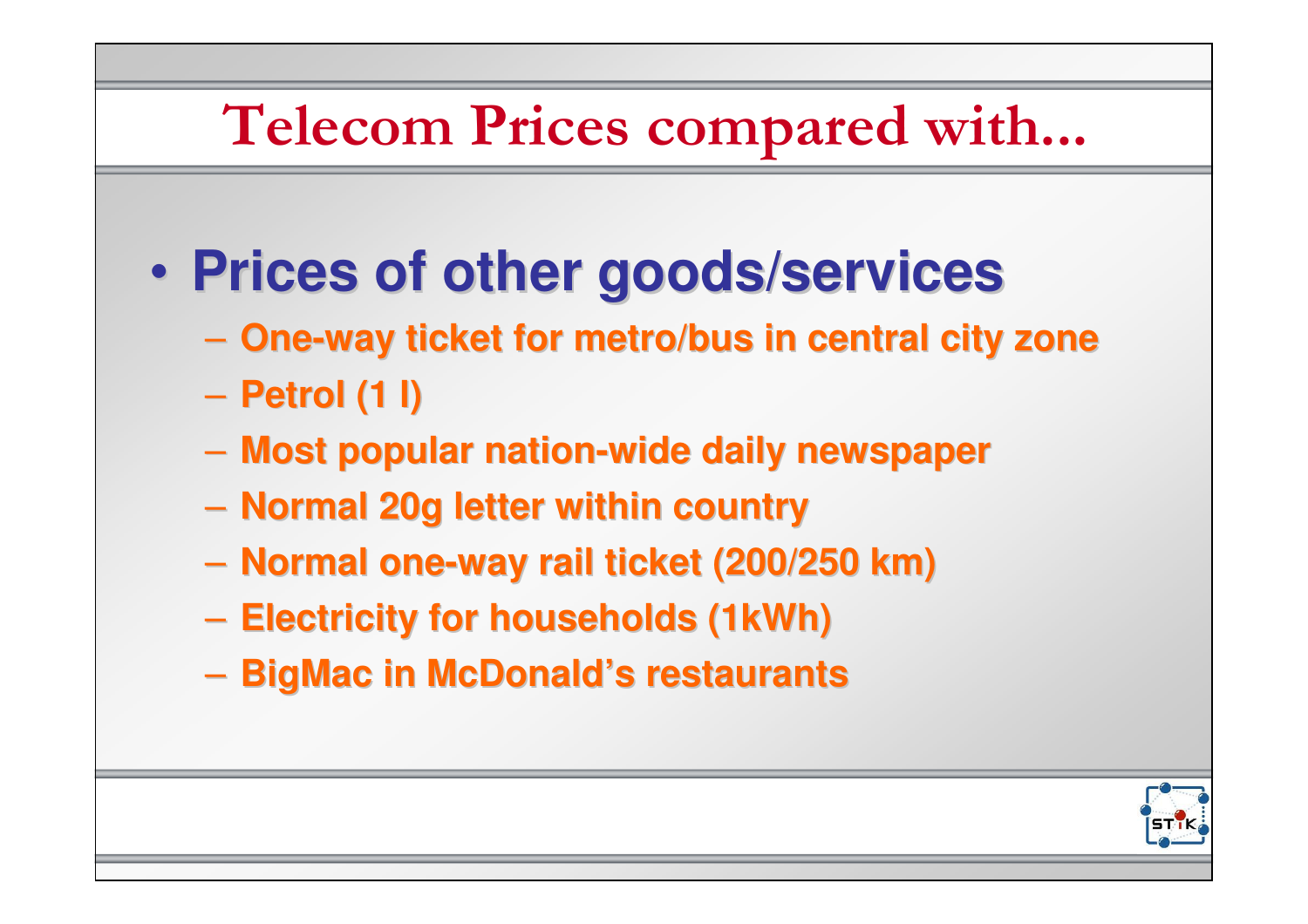### Country coverage

- **11 countries – data availability**
	- **France**
	- S<mark>pain</mark>
	- **Germany**
	- **Sweden**
	- **Italy**
	- **United Kingdom**
	- **Canada**
	- **USA**
	- **Czech Republic**
	- **Hungary**
	- **Poland**

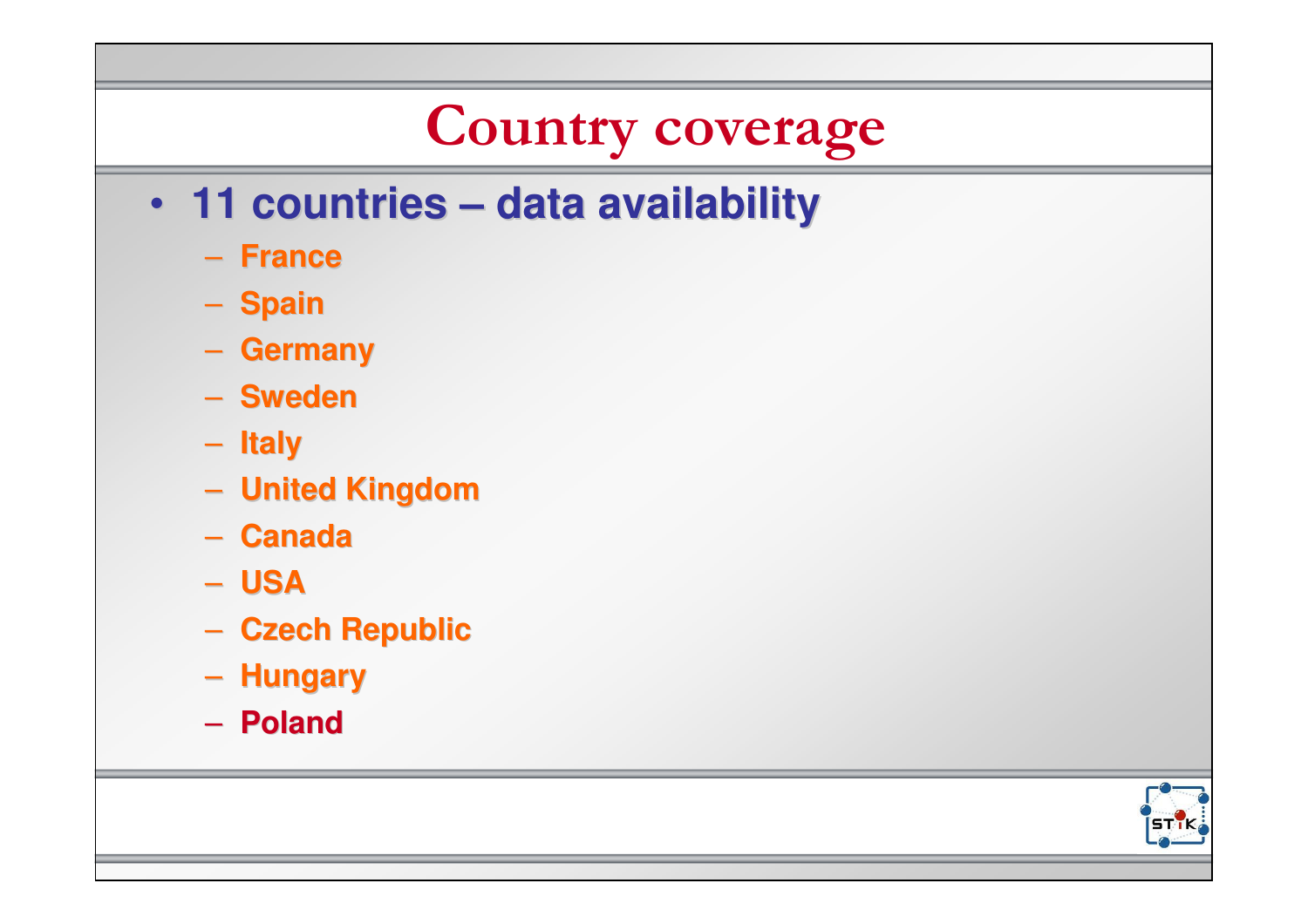### Sources

- • **Telecom prices**
	- **Operators' pricelists**
	- •**"Tarifica on CD-ROM covering The Americas, Asia-Pacific, Europe, Middle-East and The World Telecoms Databook", Phillips Tarifica Ltd., London, June 1997.**
	- •**"Eurodata T-Basket", Eurodata Foundation and OECD/ICCP, Paris, London, March 1997 (diskette).**
	- •**"Eurodata T-Wold CD-ROM", Eurodata Foundation, London, June 1997.**
	- •**"T-Guide Tariffs 1997", Eurodata Foundation, London, April 1997.**

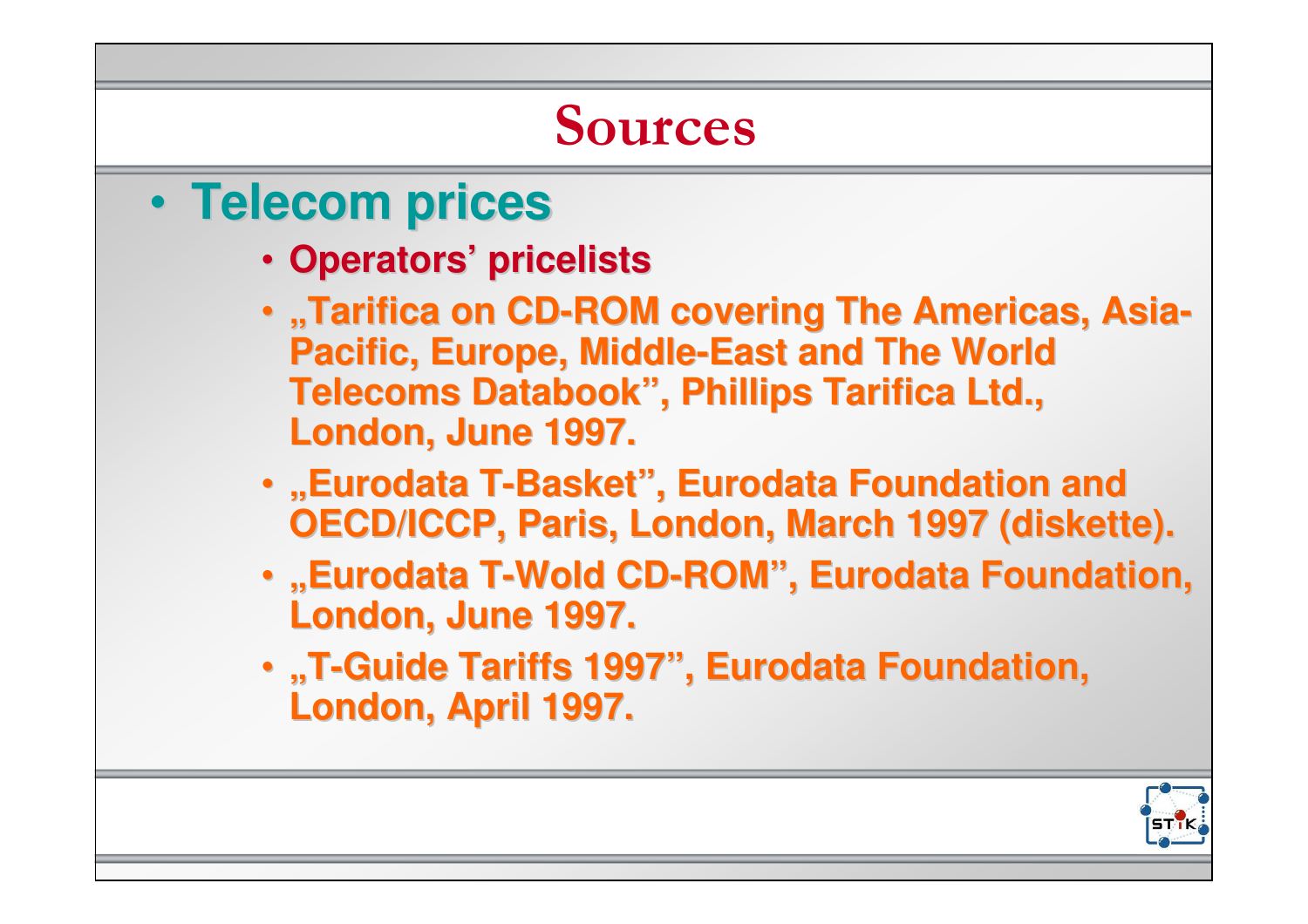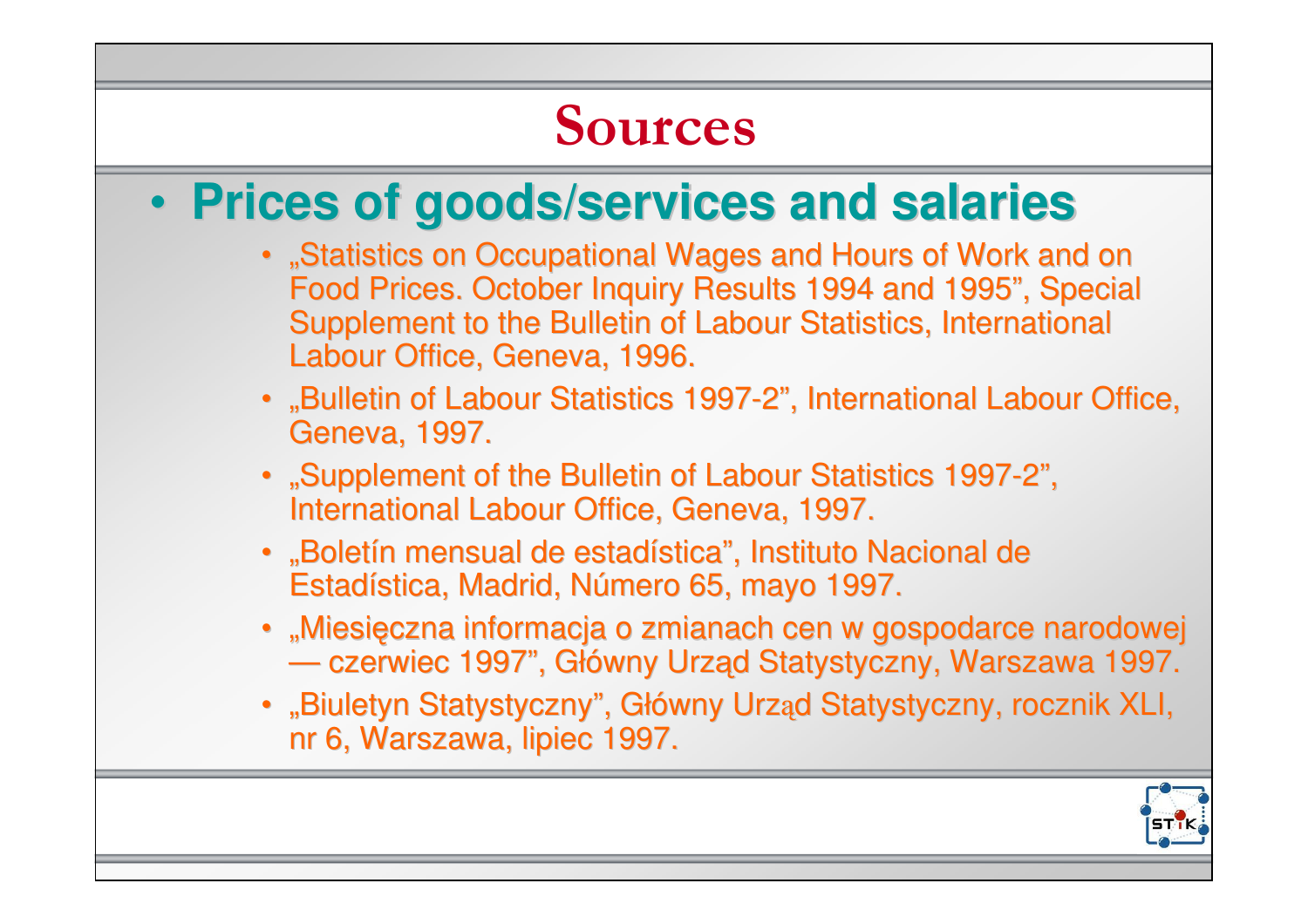### • **Prices of goods/services and salaries** •"Consumer prices and price indexes: October-December 1996", Statistics Canada, Ottawa, March 1997.• "Labour Market Trends", Office for National Statistics, London, vol. 105, No. 6, June 1997.• "Monthly Digest of Statistics", No. 617, Office for National Statistics, London, May 1997.• "Consumer Price (Cost-of-Living) Index Numbers and Producer Price Index Numbers", SU, Prague, April 1997.• "Fachserie 7: Preise. Reihe 17: Preisindizes für die Lebenshaltung. April 1997", Statistisches Bundesamt Wiesbaden, Metzler-Poeschl Stuttgart, 1997.Sources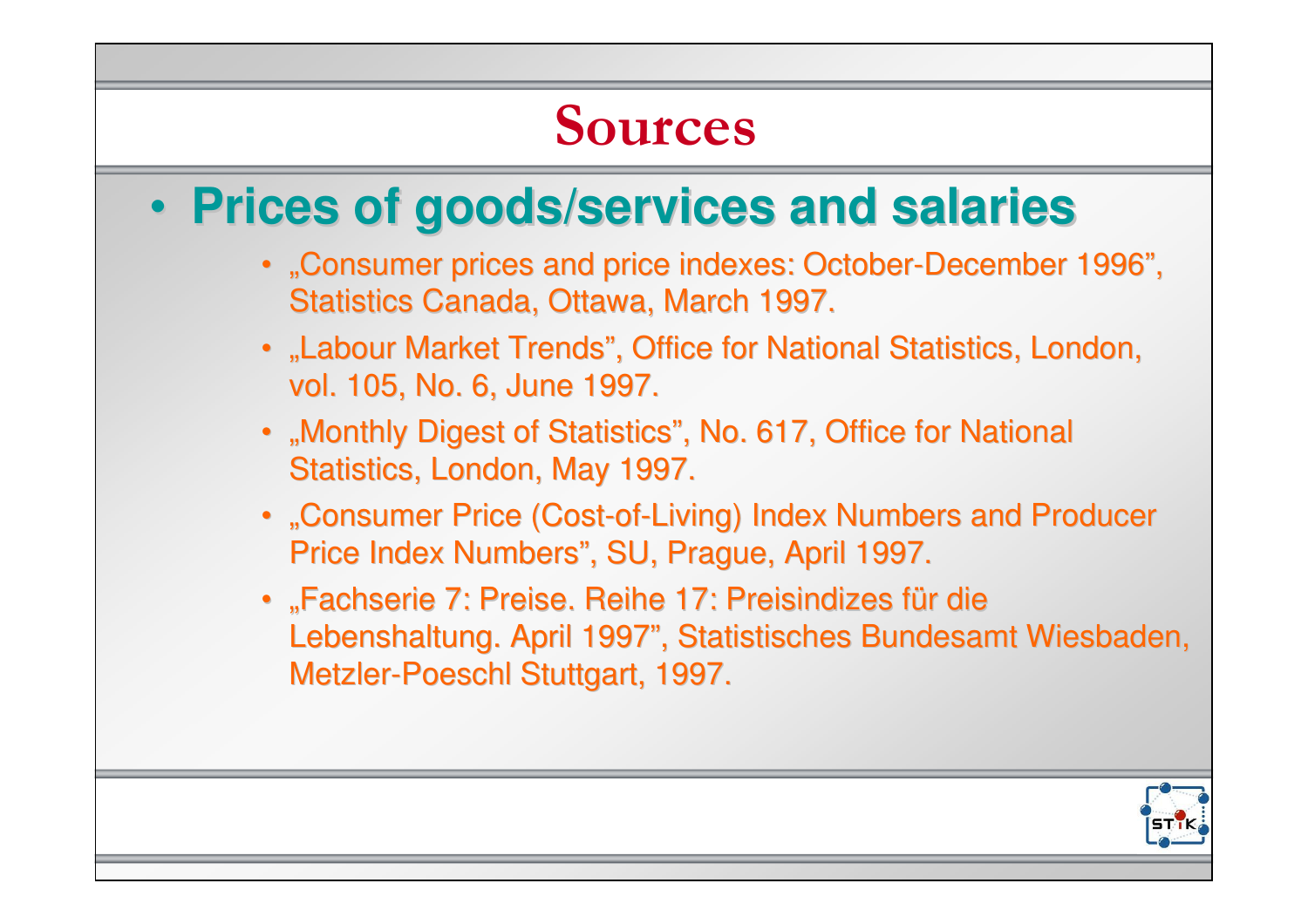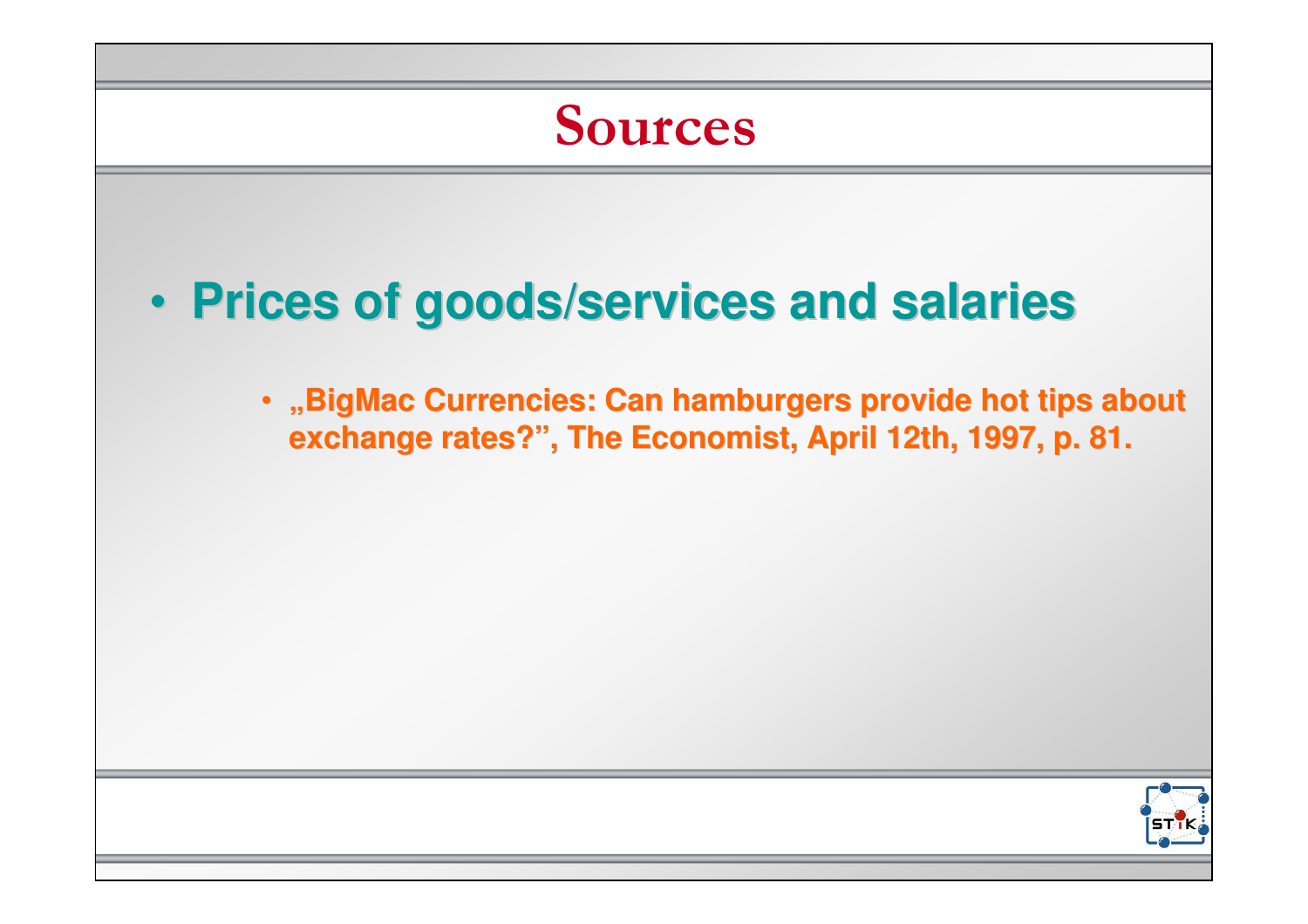## Sample input data

## • **Telecom prices**

| Lp.             | Kraj                                                | Francja | Hiszpania | Niemcy | Szwecja  | Włochy    | Wielka<br>Brytania | Kanada | USA    | Rep.<br>Czeska | Węgry     | Polska |  |  |
|-----------------|-----------------------------------------------------|---------|-----------|--------|----------|-----------|--------------------|--------|--------|----------------|-----------|--------|--|--|
|                 | Waluta                                              | FRF     | ESP       | DEM    | SEK      | ITL       | GBP                | CAD    | USD    | CZK            | HUF       | PLN    |  |  |
|                 | Podatek VAT lub inny                                | 20,6%   | 16,0%     | 15,0%  | 25,0%    | 19,0%     | 17,5%              | 14,0%  | 7,0%   | 5,0%           | 25,0%     | 7,0%   |  |  |
|                 | Opłata instalacyjna                                 |         |           |        |          |           |                    |        |        |                |           |        |  |  |
| 1a              | -- instytucje                                       | 252,95  | 21.250,00 | 86,95  | 1.200,00 | 200.000,- | 99,00              | 69,00  | 125,05 | 5.250,00       | 90.000,00 | 400,00 |  |  |
| 1 <sub>b</sub>  | - ab. mieszkaniowy                                  | 252,95  | 21.250,00 | 86,95  | 780,00   | 200.000,- | 99,00              | 50,00  | 67,25  | 2,100,00       | 30.000,00 | 400,00 |  |  |
| 2.              | Abonament (rocznie)                                 |         |           |        |          |           |                    |        |        |                |           |        |  |  |
| 2a              | -- instytucje                                       | 900.00  | 14.904,00 | 256,68 | 1500,00  | 304.800,- | 140,00             | 582,00 | 197,25 | 1.080,00       | 12.600,00 | 120,00 |  |  |
| 2 <sub>b</sub>  | -- ab. mieszkaniowy                                 | 676,56  | 14.904,00 | 256,68 | 1008,00  | 171.600,- | 87,44              | 219,00 | 126,00 | 1.080,00       | 11.520,00 | 120,00 |  |  |
| 3.              | Cena rozmowy trwającej 3 min. wg taryfy najdroższej |         |           |        |          |           |                    |        |        |                |           |        |  |  |
| 3a              | -- lokalnej                                         | 0.615   | 11,40     | 0,2086 | 0,76     | 254,00    | 0,1008             | ----   | 0,05   | 2,25           | 18,00     | 0,18   |  |  |
| 3 <sub>b</sub>  | międzymiastowej<br>$(110 \text{ km})$               | 3,690   | 159,60    | 1,4602 | 1,84     | 1.270,00  | 0,2247             | 1,08   | 0,84   | 18,00          | 99,00     | 2,70   |  |  |
| 3c              | miedzynarodowej                                     |         |           |        |          |           |                    |        |        |                |           |        |  |  |
| $3c_1$          | - do kraju sąsiedniego                              | 6,150   | 228,00    | 2,5032 | 5,08     | 2.286,00  | 0,5844             | 1,59   | 1,41   | 31,50          | 216,00    | 4,32   |  |  |
| 3c <sub>2</sub> | - do Japonii                                        | 16,605  | 587,10    | 6,2580 | 24,28    | 7.874,00  | 1,9656             | 5,01   | 4,35   | 189,00         | 486,00    | 18,90  |  |  |
| 3с3             | - do Australii                                      | 16,605  | 587,10    | 6,2580 | 19,48    | 7.874,00  | 1,2510             | 3,68   | 5,43   | 189,00         | 486,00    | 10,44  |  |  |
| $3c_4$          | - do USA/Kanady                                     | 7,360   | 233,70    | 3,7548 | 11,08    | 3.937,00  | 0,6030             | 2,45   | 3,27   | 126,00         | 486,00    | 10,44  |  |  |

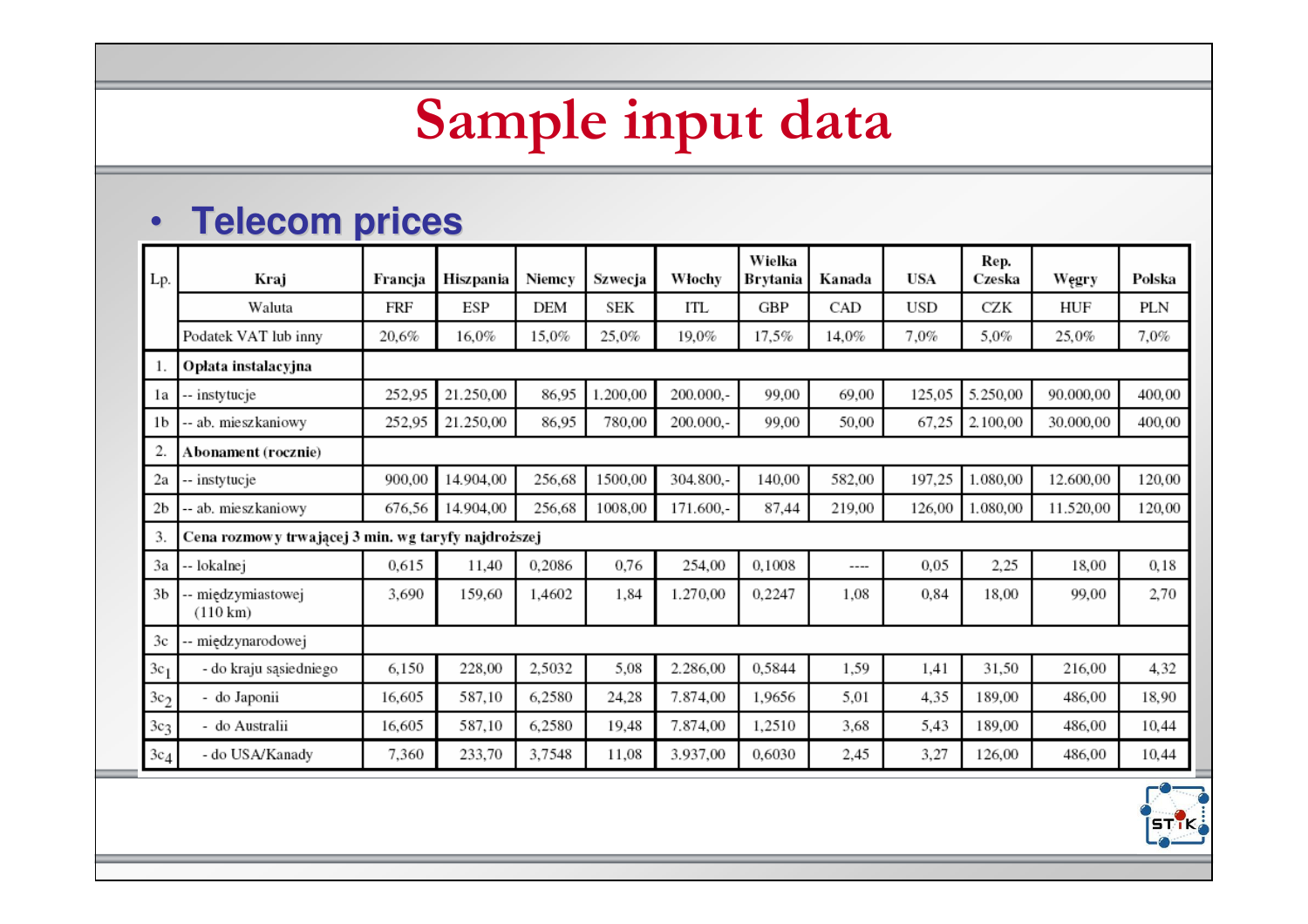### Sample input data

### • **Prices used for comparison**

| Lp. | Kraj                                 | Francja  | Hiszpania  | Niemcy   | Szwecja   | Włochy      | Wielka<br>Brytania | Kanada   | USA      | Rep.<br>Czeska | Węgry     | Polska   |
|-----|--------------------------------------|----------|------------|----------|-----------|-------------|--------------------|----------|----------|----------------|-----------|----------|
|     | Waluta                               | FRF      | ESP        | DEM      | SEK       | ITL         | GBP                | CAD      | USD      | CZK            | HUF       | PLN      |
|     | wołowina bez kości (1 kg)            | 99,80    | 850,00     | 48,11    | 61,61     | 14.159,00   | 4,41               | 11.66    | 4,539    | 125,01         | 523,00    | 11,97    |
|     | mąka pszenna (1 kg)                  | 5,36     | 104,00     | 1,15     | 4,25      | 1.157,00    | 0,40               | 1,52     | 0,683    | 10,80          | 62,80     | 1,69     |
| 3.  | cukier (1 kg)                        | 7,61     | 156,00     | 1,93     | 9,45      | 2.350,00    | 0,76               | 1,04     | 0,961    | 15,65          | 113,00    | 1,96     |
| 4.  | masło (250 g)                        | 8,89     | 362,00     | 2,00     | 13,75     | 3.732,00    | 0,84               | 1,61     | 1,117    | 25,33          | 162,25    | 2,76     |
| 5.  | chleb biały (500 g)                  | 6,05     | 137,00     | 2,89     | 13,04     | 1.721,00    | 0,43               | 1,01     | 0,963    | 8,01           | 57,00     | 0,94     |
| 6.  | ziemniaki (1 kg)                     | 7,04     | 58,00      | 1,96     | 5,71      | 1.280,00    | 0,66               | 0,51     | 0,761    | 6,36           | 54,30     | 0,40     |
|     | jaja kurze (12 szt.)                 | 13,35    | 178,00     | 3,51     | 19,72     | 3.793,00    | 1.66               | 1,79     | 1,150    | 33,84          | 164,40    | 3,12     |
| 8.  | komunikacja miejska<br>(1 przejazd)  | 8,00     | 130,00     | 2,75     | 14,00     | 1.500,00    | 1,20               | 1,85     | 1,500    | 5,60           | 60,00     | 1,40     |
| 9.  | benzyna (11)                         | 6.16     | 116,90     | 1,64     | 8,12      | 1.820,00    | 0.60               | 0.636    | 0,325    | 20,94          | 140,00    | 1,68     |
| 10. | gazeta codzienna (1 egz.)            | 7,50     | 125,00     | 1,44     | 9,14      | 1.500,00    | 0,35               | 0,70     | 0.600    | 6,47           | 47,00     | 1,30     |
| 11. | list zwykły (1 szt.)                 | 3,00     | 32,00      | 1,00     | 5,00      | 800,00      | 0,26               | 0,45     | 0,320    | 4.60           | 27,00     | 0,60     |
| 12. | bilet kolejowy normalny<br>(200 km)  | 139,00   | 1.825,00   | 52,00    | 230,00    | 35.000,00   | 24,00              | 38,74    | 36,000   | 80,00          | 1.000,00  | 17,70    |
| 13. | energia elektryczna<br>(1 kWh)       | 0,6585   | 18,37      | 0,321    | 0,7017    | 316,40      | 0,0799             | 0,0831   | 0,1017   | 2,12           | 14,60     | 0,21     |
| 14. | BigMac w restauracjach<br>McDonald's | 17,50    | 375,00     | 4,90     | 26,00     | 4.600,00    | 1,81               | 2,88     | 2,420    | 56,00          | 271,00    | 4,80     |
| 15. | miesięczne wynagrodzenie             | 8.986,00 | 283.812,00 | 4.304,00 | 15.655,00 | 2.586.598,- | 1.619,90           | 2.556,00 | 1.823,00 | 9.392,00       | 52.576,00 | 1.172,12 |

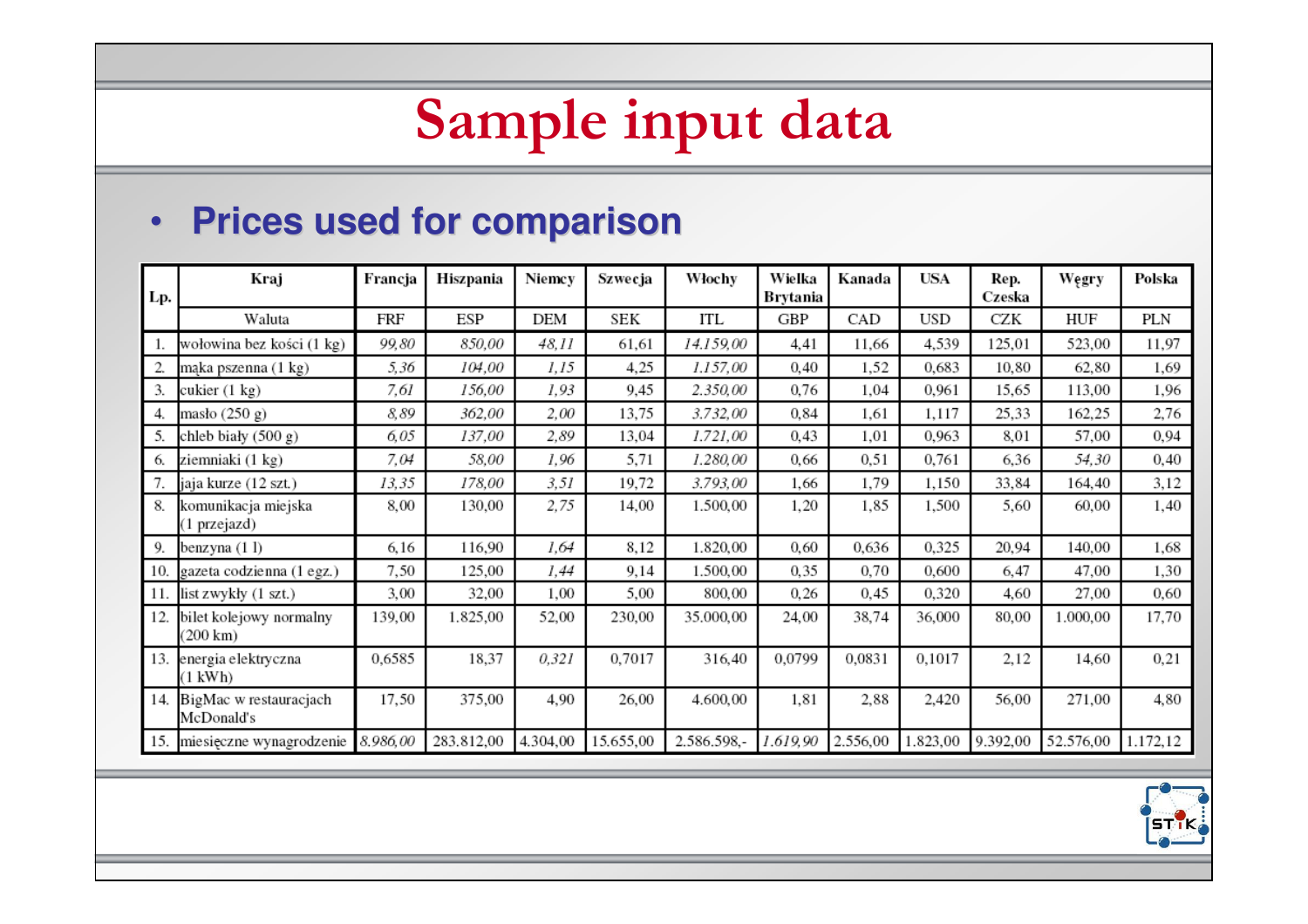| • Telecom prices in terms of price of wheat meal |                                                                                                                                    |                                    |                                                              |                                                                                                       |                                                 |                                                |                                                                                                                                             |                                              |                                             |                                      |                                                |                                                 |                                              |
|--------------------------------------------------|------------------------------------------------------------------------------------------------------------------------------------|------------------------------------|--------------------------------------------------------------|-------------------------------------------------------------------------------------------------------|-------------------------------------------------|------------------------------------------------|---------------------------------------------------------------------------------------------------------------------------------------------|----------------------------------------------|---------------------------------------------|--------------------------------------|------------------------------------------------|-------------------------------------------------|----------------------------------------------|
|                                                  |                                                                                                                                    |                                    |                                                              |                                                                                                       |                                                 |                                                |                                                                                                                                             |                                              |                                             |                                      |                                                |                                                 |                                              |
|                                                  |                                                                                                                                    |                                    |                                                              |                                                                                                       |                                                 |                                                |                                                                                                                                             |                                              |                                             |                                      |                                                |                                                 |                                              |
|                                                  |                                                                                                                                    |                                    |                                                              |                                                                                                       |                                                 | Wielka                                         |                                                                                                                                             |                                              | <u>šrednia</u>                              |                                      |                                                |                                                 | <u>šrednia</u>                               |
|                                                  |                                                                                                                                    |                                    |                                                              |                                                                                                       |                                                 | Brvtania                                       |                                                                                                                                             |                                              | <b>EUA</b>                                  |                                      |                                                |                                                 | <b>CEE</b>                                   |
|                                                  |                                                                                                                                    |                                    |                                                              |                                                                                                       |                                                 |                                                |                                                                                                                                             |                                              |                                             |                                      |                                                |                                                 | 724,16                                       |
|                                                  |                                                                                                                                    |                                    |                                                              |                                                                                                       |                                                 |                                                |                                                                                                                                             |                                              |                                             |                                      |                                                |                                                 | 308,47                                       |
|                                                  |                                                                                                                                    |                                    |                                                              |                                                                                                       |                                                 |                                                |                                                                                                                                             |                                              |                                             |                                      |                                                |                                                 |                                              |
|                                                  |                                                                                                                                    |                                    |                                                              |                                                                                                       |                                                 |                                                |                                                                                                                                             |                                              |                                             |                                      |                                                |                                                 | 142.26                                       |
|                                                  |                                                                                                                                    |                                    |                                                              |                                                                                                       |                                                 |                                                |                                                                                                                                             |                                              |                                             |                                      |                                                |                                                 | 135.09                                       |
|                                                  |                                                                                                                                    |                                    |                                                              |                                                                                                       |                                                 |                                                |                                                                                                                                             |                                              |                                             |                                      |                                                |                                                 |                                              |
| -- lokalnej                                      | 0,138                                                                                                                              | 0,127                              | 0,209                                                        | 0,224                                                                                                 | 0,261                                           | 0,296                                          | ---                                                                                                                                         | 0.078                                        | 0.190                                       | 0,208                                | 0,358                                          | 0.114                                           | 0,227                                        |
| -- międzymiastowej 110 km                        | 0.83                                                                                                                               | 1,78                               | 1,46                                                         | 0,54                                                                                                  | 1,31                                            | 0,66                                           | 0,81                                                                                                                                        | 1,32                                         | 1,09                                        | 1,67                                 | 1,97                                           | 1,71                                            | 1,78                                         |
| -- międzynarodowej                               |                                                                                                                                    |                                    |                                                              |                                                                                                       |                                                 |                                                |                                                                                                                                             |                                              |                                             |                                      |                                                |                                                 |                                              |
| - do kraju sąsiedniego                           | 1,38                                                                                                                               | 2,54                               | 2,50                                                         | 1,49                                                                                                  | 2,35                                            | 1,72                                           | 1,19                                                                                                                                        | 2,21                                         | 1.92                                        | 2,92                                 | 4,30                                           | 2.74                                            | 3,32                                         |
| - do Japonii                                     | 3,74                                                                                                                               | 6,55                               | 6,26                                                         | 7,14                                                                                                  | 8.10                                            | 5,77                                           | 3,76                                                                                                                                        | 6,81                                         | 6.02                                        | 17,50                                | 9,67                                           | 11,97                                           | 13.05                                        |
| - do Australii                                   | 3,74                                                                                                                               | 6,55                               | 6,26                                                         | 5,73                                                                                                  | 8,10                                            | 3,67                                           | 2,76                                                                                                                                        | 8,51                                         | 5.66                                        | 17,50                                | 9.67                                           | 6,61                                            | 11,26                                        |
| - do USA/Kanady                                  | 1,66                                                                                                                               | 2,61                               | 3,75                                                         | 3,26                                                                                                  | 4.05                                            | 1,77                                           | 1.84                                                                                                                                        | 5.12                                         | 3.01                                        | 11,67                                | 9,67                                           | 6,61                                            | 9,32                                         |
|                                                  | Kraj<br>Opłata instalacyjna<br>-- instytucja<br>-- ab. mieszkaniowy<br>Abonament (rocznie)<br>-- instytucja<br>-- ab. mieszkaniowy | 56,91<br>56,91<br>202,50<br>152.23 | Francja<br>Hiszpania<br>237,02<br>237,02<br>166,24<br>166,24 | Niemcy<br>86,95<br>86,95<br>256,68<br>256,68<br>Cena rozmowy trwającej 3 minuty wg taryfy najdroższej | Szwecja<br>352,94<br>229,41<br>441,18<br>296,47 | Włochy<br>205,70<br>205,70<br>313,49<br>176,49 | Tabela 2. Ceny usług telekomunikacyjnych w PSTN (z podatkiem) wyrażone jako cena 1 kg maki pszennej<br>290,81<br>290,81<br>411,25<br>256,86 | Kanada<br>51,75<br>37,50<br>436,50<br>164.25 | USA<br>195,91<br>105,36<br>309,02<br>197,39 | 184.75<br>156.21<br>317.11<br>208,33 | Czechy<br>486,11<br>194,44<br>100,00<br>100,00 | Węgry<br>1 433,12<br>477,71<br>250,80<br>229,30 | Polska<br>253,25<br>253,25<br>75,98<br>75,98 |

┑

 $\overline{\phantom{a}}$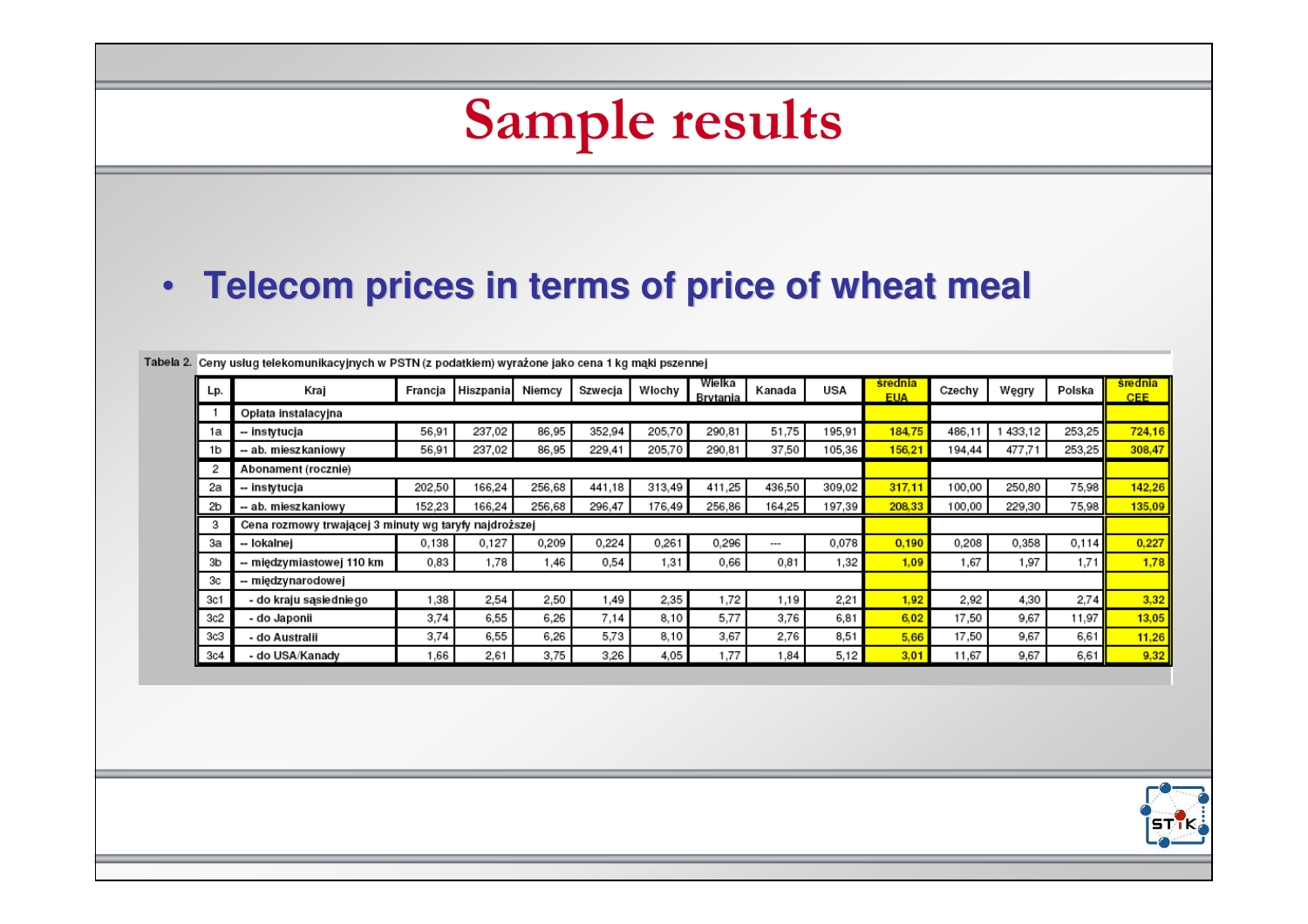|            | • Telecom prices in terms of price of bread                                                            |         |           |        |         |        |                    |        |        |                              |        |         |        |                              |
|------------|--------------------------------------------------------------------------------------------------------|---------|-----------|--------|---------|--------|--------------------|--------|--------|------------------------------|--------|---------|--------|------------------------------|
|            |                                                                                                        |         |           |        |         |        |                    |        |        |                              |        |         |        |                              |
|            |                                                                                                        |         |           |        |         |        |                    |        |        |                              |        |         |        |                              |
|            | Tabela 5. Ceny usług telekomunikacyjnych w PSTN (z podatkiem) wyrażone jako cena 0,5 kg chleba białego |         |           |        |         |        |                    |        |        |                              |        |         |        |                              |
| Lp.        | Kraj                                                                                                   | Francja | Hiszpania | Niemcy | Szwecja | Włochy | Wielka<br>Brvtania | Kanada | USA    | <u>srednia</u><br><b>EUA</b> | Czechy | Węgry   | Polska | <u>srednia</u><br><b>CEE</b> |
| -1         | Opłata instalacyjna                                                                                    |         |           |        |         |        |                    |        |        |                              |        |         |        |                              |
| 1a         | -- instytucja                                                                                          | 50,42   | 179,93    | 34,60  | 115,03  | 138,29 | 270,52             | 77,88  | 138,94 | 125,70                       | 655,43 | 1578,95 | 455,32 | 896,57                       |
| 1b         | -- ab. mieszkaniowy                                                                                    | 50.42   | 179,93    | 34,60  | 74,77   | 138.29 | 270.52             | 56.44  | 74.72  | 109.96                       | 262,17 | 526,32  | 455,32 | 414.60                       |
| 2          | Abonament (rocznie)                                                                                    |         |           |        |         |        |                    |        |        |                              |        |         |        |                              |
| 2a         | -- instytucja                                                                                          | 179,40  | 126,19    | 102,14 | 143,79  | 210,76 | 382,56             | 656,91 | 219,17 | 252,61                       | 134,83 | 276,32  | 136,60 | 182.58                       |
| 2b         | -- ab. mieszkaniowy                                                                                    | 134,86  | 126,19    | 102,14 | 96,63   | 118,65 | 238,93             | 247,19 | 140,00 | 150,58                       | 134,83 | 252,63  | 136,60 | 174.69                       |
| з          | Cena rozmowy trwającej 3 minuty wg taryfy najdroższej                                                  |         |           |        |         |        |                    |        |        |                              |        |         |        |                              |
| За         | -- lokalnej                                                                                            | 0.123   | 0.097     | 0,083  | 0,073   | 0,176  | 0.275              |        | 0.056  | 0.126                        | 0,281  | 0,395   | 0,205  | 0.294                        |
| 3b         | -- międzymiastowej 110 km                                                                              | 0,74    | 1,35      | 0,58   | 0.18    | 0.88   | 0.61               | 1.22   | 0.93   | 0.81                         | 2,25   | 2.17    | 3.07   | 2.50                         |
| Зс         | -- międzynarodowej                                                                                     |         |           |        |         |        |                    |        |        |                              |        |         |        |                              |
| 3c1        | - do kraju sąsiedniego                                                                                 | 1,23    | 1,93      | 1,00   | 0,49    | 1,58   | 1,60               | 1,79   | 1,57   | 1,40                         | 3,93   | 4,74    | 4,92   | 4,53                         |
|            | - do Japonii                                                                                           | 3,31    | 4,97      | 2,49   | 2,33    | 5,44   | 5,37               | 5,65   | 4,83   | 4,30                         | 23,60  | 10,66   | 21,51  | 18,59                        |
| 3c2        | - do Australii                                                                                         | 3,31    | 4,97      | 2,49   | 1,87    | 5,44   | 3,42               | 4,15   | 6,03   | 3.96                         | 23,60  | 10.66   | 11,88  | 15,38                        |
| 3c3<br>3c4 | - do USA/Kanady                                                                                        | 1,47    | 1,98      | 1,49   | 1,06    | 2,72   | 1,65               | 2,77   | 3,63   | 2.10                         | 15,73  | 10,66   | 11.88  | 12,76                        |

 $\overline{ }$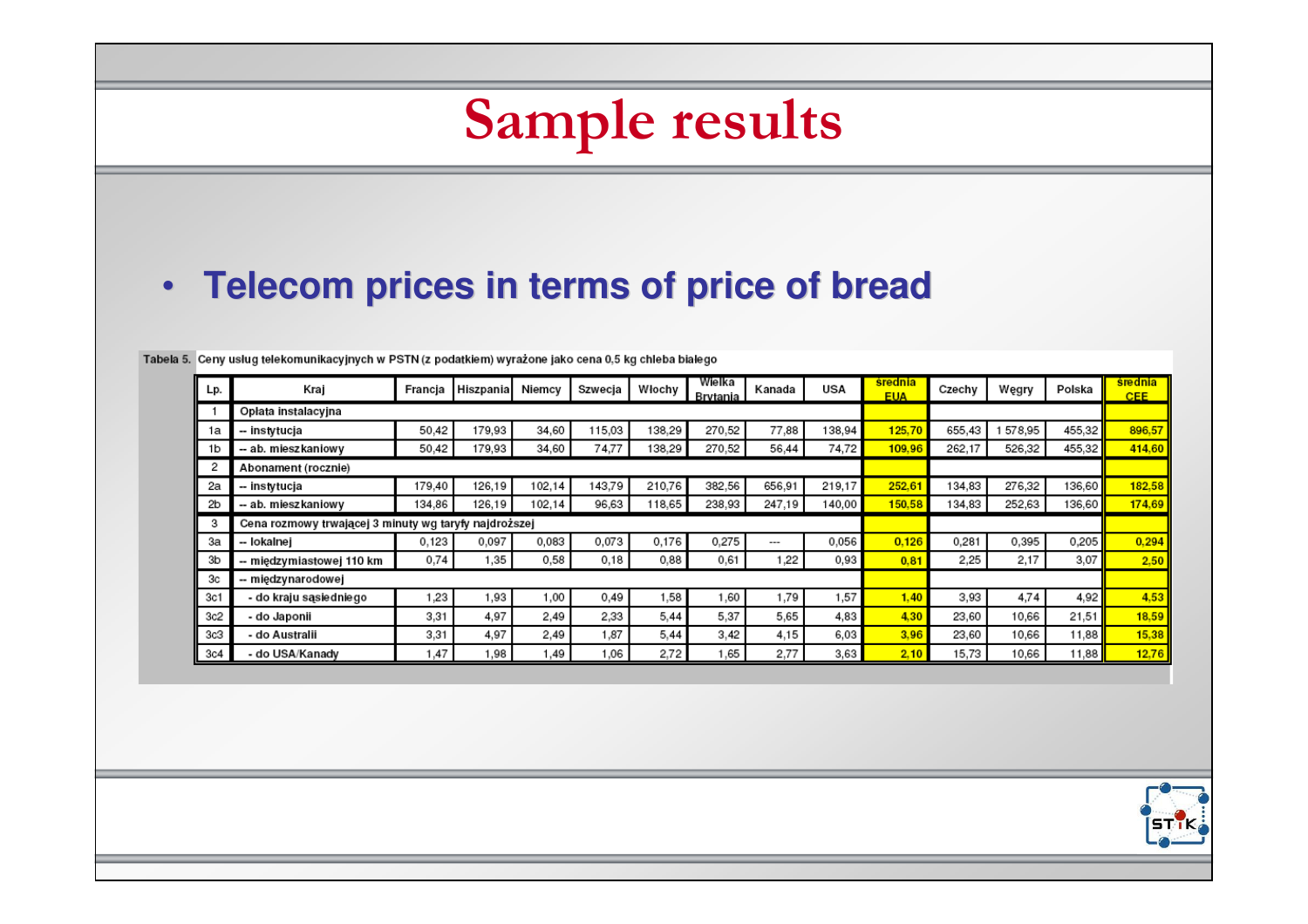### Sample results • **Telecom prices in terms of price of eggs**Tabela 7. Ceny usług telekomunikacyjnych w PSTN (z podatkiem) wyrażone jako cena 12 jaj kurzych Wielka srednia srednia Włochy Lp. Krai Francia Hiszpania Niemcy Szwecia Kanada **USA** Czechv Wegry Polska **Brytania FUA CFF** Oplata instalacyjna -1 -- instytucja 22.85 138,48 28,49 76,06 62,75 70,08 43,94 116,35 69,88 155,14 547,45 137,18 279,92 1a 22,85 138,48 28,49 49,44 62,75 70,08 31,84 62,57 58.31 62,06 182,48 137,18 1b -- ab. mieszkaniowy 127.24 Abonament (rocznie)  $\overline{2}$ 2a -- instytucja 81.30 97,13 84,10 95,08 95.63 99,10 370.66 183,53 138.31 31,91 95,80 41,15 56.29 61,12 97,13 63,89 53,84 139,47 117,23 87,59 2b -- ab. mieszkaniowy 84,10 61,89 84.83 31,91 41.15 53.55 Cena rozmowy trwającej 3 minuty wg taryfy najdroższej 3 0.056 0,068 0,048 0,080 0,071 0.047 0.063 0,066 0,137 0.062 0,074  $0.088$ За -- lokalnej  $\ldots$ 0,69 0,75 Зb -- międzymiastowej 110 km 0,33 1,04 0,48  $0,12$  $0,40$ 0,16 0,78  $0,50$ 0,53 0,93 0,74 3c -- międzynarodowej  $3c1$ - do kraju sąsiedniego 0,56 1,49 0,82 0,32 0,72  $0,41$  $1,01$ 1,31  $0,83$ 0,93 1,64 1,48  $1,35$ 1,54 4.05  $3c2$ - do Japonii 1,50 3,83 2,05 2,47 1,39  $3,19$  $2,50$ 5,59 3,70 6.48  $5.25$ 1,50 3,83 2,05 1,23 2.47 0,89 2,34 5,05 5,59 3,70 3.58  $3c3$ - do Australii  $2,42$ 4.29 - do USA/Kanady 0,66 1,52 1,23 0,70 1,24  $0,43$ 1,56  $3,04$ 3,72 3,70 3,58  $1,30$ 3,67

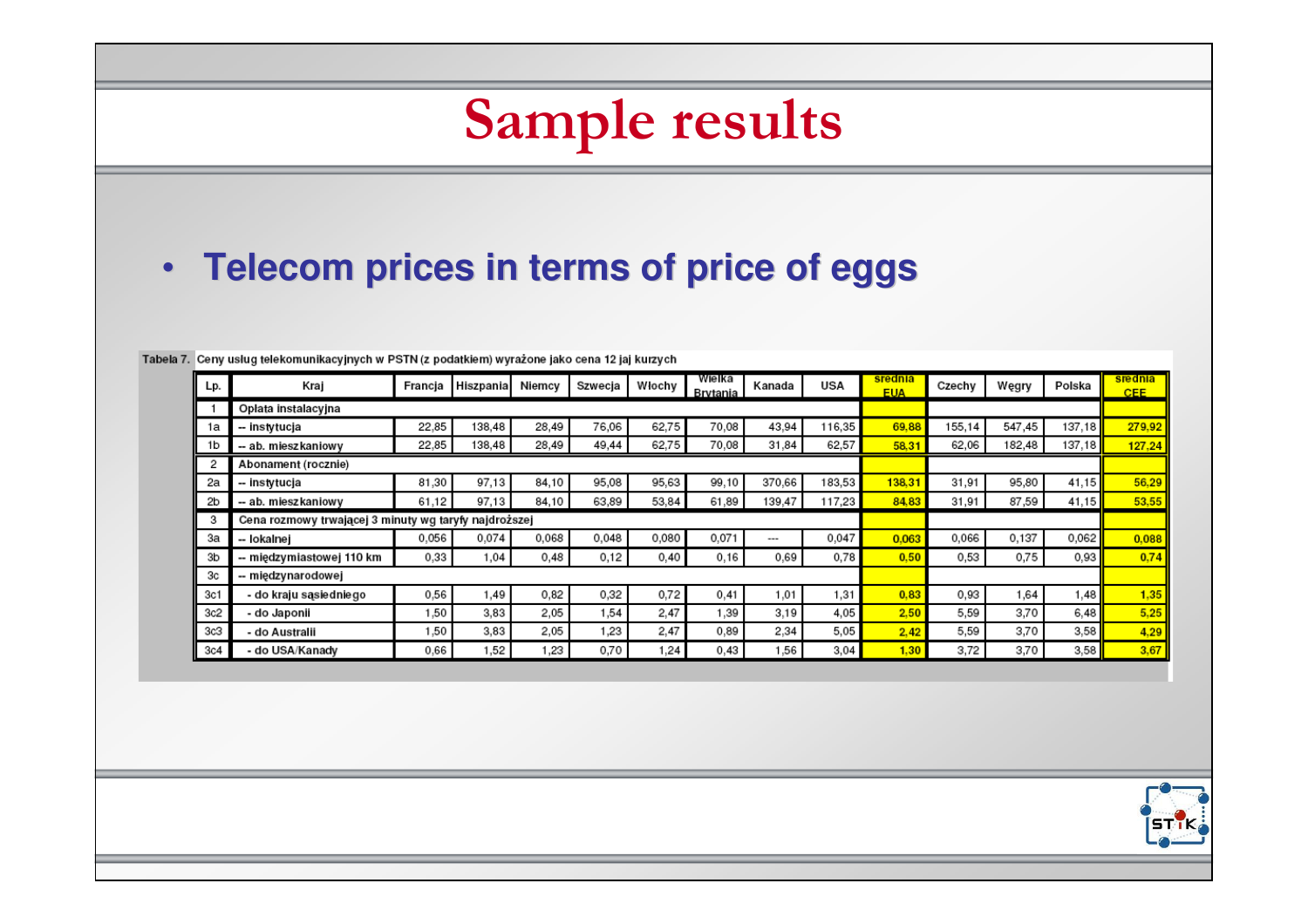### Sample results • **Telecom prices in terms of price of BigMac**Tabela 14. Ceny usług telekomunikacyjnych w PSTN (z podatkiem) wyrażone jako cena BigMac'a w restauracjach McDonald's Wielka srednia srednia Lp. Kraj Francia Hiszpania Niemcy Szwecja Włochy Kanada USA Czechy Weary Polska **Rrytanis FUA CEE** Oplata instalacyjna -1 1a -- instytucja 17,43 65.73 20,41 57,69 51.74 64,27 27,31 55.29 44.98 93.75 332.10 89.17 171,67 1<sub>b</sub> -- ab. mieszkaniowy 17.43 65,73  $20,41$ 37,50 51,74 64.27 19.79 29,73 38.33 37,50 110,70 89.17 79.12  $\overline{2}$ Abonament (rocznie) -- instytucja 62,02 46,10 60,24 72,12 78,85 90,88 230,38 87,21 90,98 19,29 58,12 26,75 34,72 2a 2b -- ab. mieszkaniowy 46,62 46,10 60,24 48,46 44,39 56,76 86,69 55,71 55,62 19,29 53,14 26,75 33.06 3 Cena rozmowy trwającej 3 minuty wg taryfy najdroższej 0.042 0.035 0,066 0.065 0.045 0,040 0,040 0.054 За -- lokalnej 0,049 0,037 0.022 0,083  $\cdots$ 0.25 0,09 0.33 0,43 0,46 3b -- międzymiastowej 110 km 0,49 0,34  $0,15$ 0,37  $0.31$ 0,32 0.60  $0.46$ -- międzynarodowej Зс - do kraju sąsiedniego  $0,42$ 0,71 0,59 0,24 0,63 0,62  $0,52$ 0,56 0,96 0.84  $3c1$ 0,59 0,38 1,00  $3c2$ - do Japonii 1.14 1.82 1.47 1,17 2.04 1,28 1,98 1.92 1.60 3,38 2.24 4.21  $3.28$ - do Australii 1.14 1,47 0,94 2.04 0.81 2,40 1.51 3,38 2,24 2.33  $3c3$ 1,82 1,46 2.65  $3c4$ - do USA/Kanady  $0,51$ 0,72 0,88 0,53 1,02 0,39 0,97 1,45  $0.81$ 2,25 2,24 2,33  $2,27$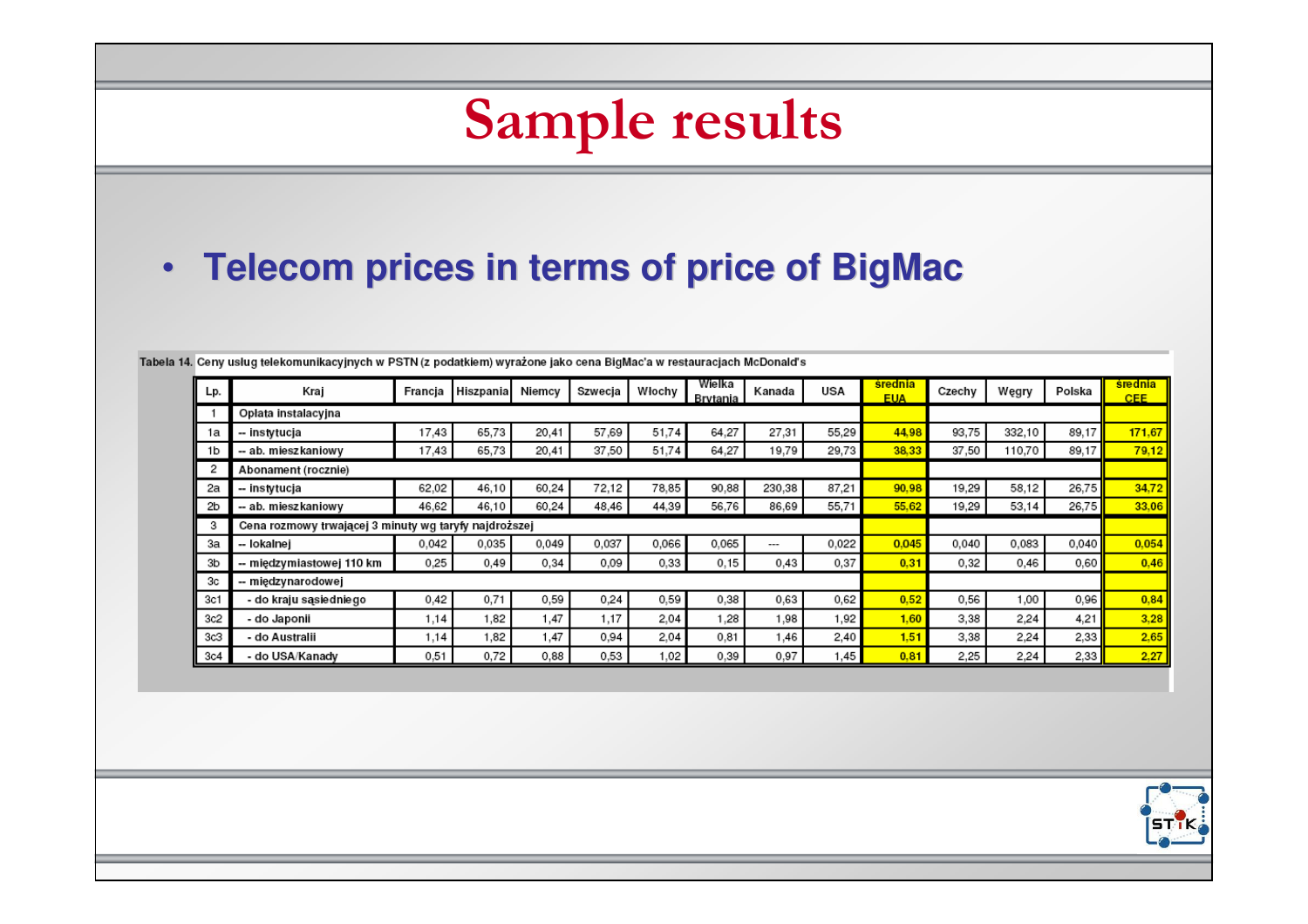### Sample results

### • **Telecom prices in USD (simple comparison)**

Tabela 16. Ceny usług telekomunikacyjnych w PSTN (w USD, z podatkiem)

| Lp. | Kraj                                                  | Francja | Hiszpania | Niemcy | Szwecja | Włochy | Wielka<br>Brytania | Kanada | <b>USA</b> | średnia<br><b>EUA</b> | Czechy | Węgry  | Polska | średnia<br><b>CEE</b> |
|-----|-------------------------------------------------------|---------|-----------|--------|---------|--------|--------------------|--------|------------|-----------------------|--------|--------|--------|-----------------------|
|     | Podatek VAT lub inny                                  | 20,6%   | 16,0%     | 15,0%  | 25,0%   | 19,0%  | 17,5%              | 14,0%  | 7,0%       |                       | 5,0%   | 25,0%  | 7,0%   |                       |
|     | Opłata instalacyjna                                   |         |           |        |         |        |                    |        |            |                       |        |        |        |                       |
| 1a  | -- instytucja                                         | 52,02   | 167,70    | 57,50  | 194.29  | 140,16 | 193,62             | 56,99  | 133,80     | 124.51                | 163,79 | 483,95 | 131,05 | 259,59                |
| 1b  | – ab. mieszkaniowy                                    | 52,02   | 167,70    | 57,50  | 126,29  | 140,16 | 193,62             | 41,30  | 71,96      | 106.32                | 65,51  | 161,32 | 131,05 | 119,29                |
|     | Abonament (rocznie)                                   |         |           |        |         |        |                    |        |            |                       |        |        |        |                       |
| 2a  | -- instytucja                                         | 185,08  | 117,62    | 169,75 | 242,86  | 213,61 | 273,80             | 480,68 | 211,06     | 236,81                | 33,69  | 84,69  | 39,31  | 52,57                 |
| 2b  | -- ab. mieszkaniowy                                   | 139,13  | 117,62    | 169,75 | 163,20  | 120,26 | 171,01             | 180,87 | 134,82     | 149,58                | 33,69  | 77,43  | 39,31  | 50,15                 |
| з   | Cena rozmowy trwającej 3 minuty wg taryfy najdroższej |         |           |        |         |        |                    |        |            |                       |        |        |        |                       |
| 3a  | -- lokalnej                                           | 0.126   | 0.090     | 0,138  | 0,123   | 0,178  | 0,197              | ---    | 0,054      | 0.129                 | 0,070  | 0.121  | 0,059  | 0,083                 |
| 3b  | -- międzymiastowej 110 km                             | 0,76    | 1,26      | 0,97   | 0,30    | 0,89   | 0.44               | 0,89   | 0,90       | 0.80                  | 0,56   | 0,67   | 0,88   | 0,70                  |
| 3c  | -- międzynarodowej                                    |         |           |        |         |        |                    |        |            |                       |        |        |        |                       |
| 3c1 | - do kraju sąsiedniego                                | 1,26    | 1.80      | .66    | 0,82    | 1,60   | 1.14               | 1,31   | 1.51       | 1.39                  | 0,98   | .45    | 1,42   | 1,28                  |
| 3c2 | - do Japonii                                          | 3.41    | 4.63      | 4,14   | 3,93    | 5,52   | 3.84               | 4,14   | 4,65       | 4.28                  | 5,90   | 3,27   | 6,19   | 5,12                  |
| 3c3 | - do Australii                                        | 3,41    | 4,63      | 4,14   | 3,15    | 5,52   | 2,45               | 3,04   | 5,81       | 4.02                  | 5,90   | 3,27   | 3,42   | 4.19                  |
| 3c4 | - do USA/Kanady                                       | 1,51    | 1,84      | 2,48   | 1,79    | 2,76   | 1.18               | 2,02   | 3,50       | 2,14                  | 3,93   | 3,27   | 3,42   | 3,54                  |

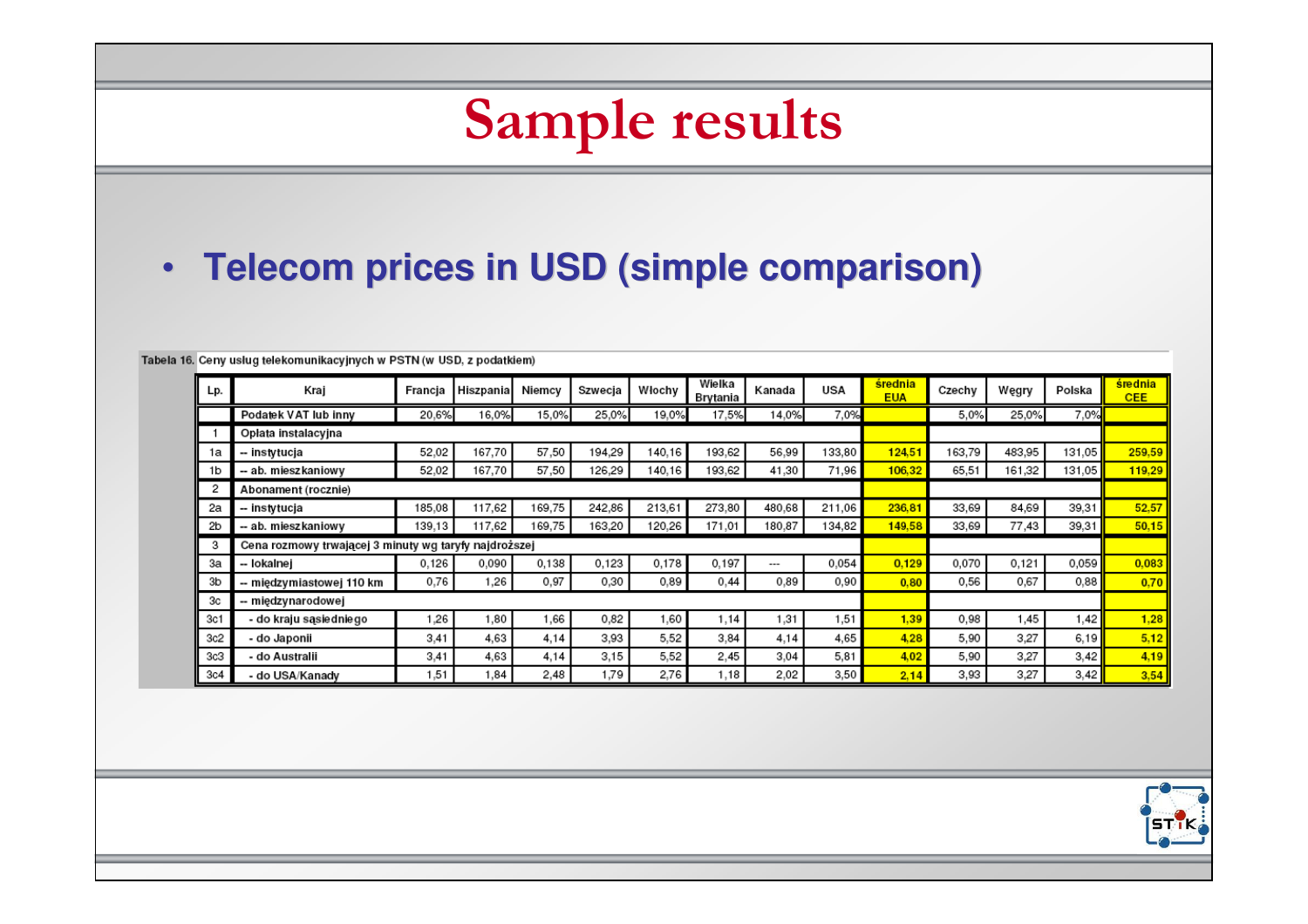### Sample results

## • **Telecom prices in terms of average salary**

| Lp. | Kraj                                                  | Francia | Hiszpania                               | Niemcy  | Szwecja  | Włochy  | Wielka<br>Brvtania | Kanada  | USA        | srednia<br><b>EUA</b> | Czechy   | Węgry       | Polska   | srednia<br>CEE. |
|-----|-------------------------------------------------------|---------|-----------------------------------------|---------|----------|---------|--------------------|---------|------------|-----------------------|----------|-------------|----------|-----------------|
|     | Oplata instalacyjna                                   |         |                                         |         |          |         |                    |         |            |                       |          |             |          |                 |
| 1a  | -- instytucja                                         | 29,46   | 11,51                                   | 43,04   | 10,44    | 10,87   | 13,93              | 32,49   | 13,62      | 20,67                 | 79، ا    | 0,58        | 2,74     | 1,70            |
| 1b  | -- ab. mieszkaniowy                                   | 29,46   | 11,51                                   | 43,04   | 16,06    | 10,87   | 13,93              | 44,84   | 25,33      | 24.38                 | 4,47     | 1,75        | 2,74     | 2,99            |
| 2   | Abonament (rocznie)                                   |         |                                         |         |          |         |                    |         |            |                       |          |             |          |                 |
| 2a  | -- instytucja                                         | 8.28    | 16.42                                   | 14,58   | 8,35     | 7,13    | 9.85               | 3,85    | 8,64       | 9.64                  | 8,70     | 3,34        | 9,13     | 7.05            |
| 2b  | -- ab. mieszkaniowy                                   | 11,01   | 16,42                                   | 14,58   | 12,42    | 12,67   | 15,77              | 10,24   | 13,52      | 13,33                 | 8,70     | 3,65        | 9,13     | 7,16            |
| з   | Cena rozmowy trwającej 3 minuty wg taryfy najdroższej |         |                                         |         |          |         |                    |         |            |                       |          |             |          |                 |
| За  | -- lokalnej                                           |         | 12 115.57 21 461.89 17 941.56 16 478.95 |         |          | 8557,53 | 13 676,97          | ---     | 34 074,77  | 17 758 18             | 4 174,22 | 2 3 3 6 , 7 | 6 085,77 | 4 198,90        |
| 3b  | -- międzymiastowej 110 km                             | 2019.26 | 532,99                                  | 2563,08 | 6 806,52 | 711,51  | 6 135,46           | 2076,02 | 2 0 28, 26 | 3 109.14              | 521,78   | 424,86      | 405,72   | 450,78          |
| Зс  | -- międzynarodowej                                    |         |                                         |         |          |         |                    |         |            |                       |          |             |          |                 |
| 3c1 | - do kraju sąsiedniego                                | 211,56  | 073,09                                  | 495.13  | 2465,35  | 950,84  | 2 359,07           | 410.13  | 208,33     | 521.69                | 298,16   | 194,73      | 253,57   | 248,82          |
| 3c2 | - do Japonii                                          | 448.72  | 416,74                                  | 598,05  | 515,82   | 276,05  | 701.38             | 447,53  | 391,66     | 474.49                | 49,69    | 86,54       | 57.96    | 64,73           |
| 3c3 | - do Australii                                        | 448.72  | 416,74                                  | 598,05  | 642,92   | 276,05  | 102,03             | 609,27  | 313,76     | 550,94                | 49,69    | 86,54       | 104,93   | 80,39           |
| 3c4 | - do USA/Kanady                                       | 012.37  | 046,92                                  | 996,75  | 130,32   | 552,10  | 2 2 8 6 . 3 0      | 915,15  | 521,02     | 057.62                | 74,54    | 86,54       | 104,93   | 88,67           |

Tabela 15. Miesieczne wynagrodzenie wyrażone w cenach usług telekomunikacyjnych

### • **How many rentals or minutes of calls can be obtained for average salary?**

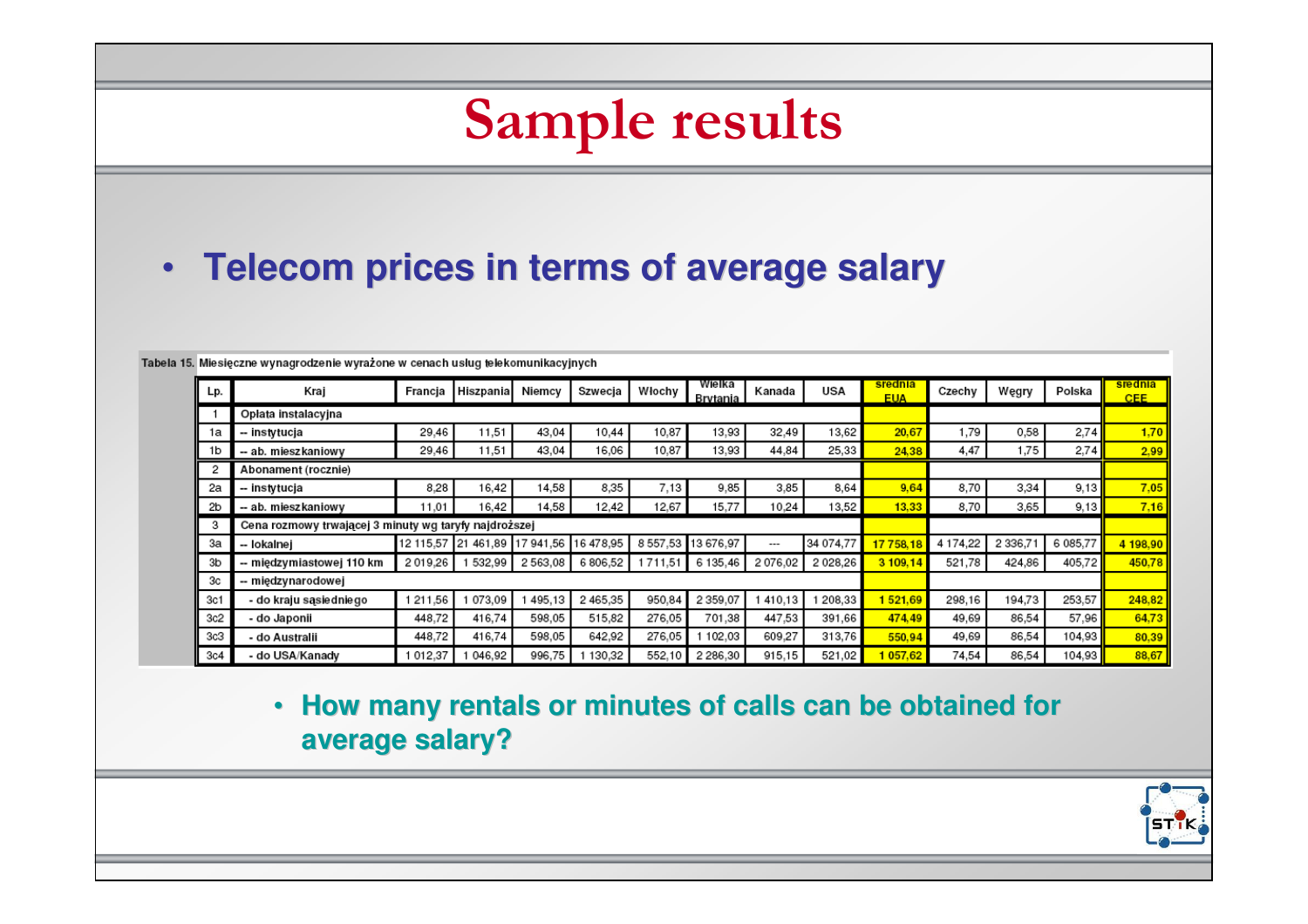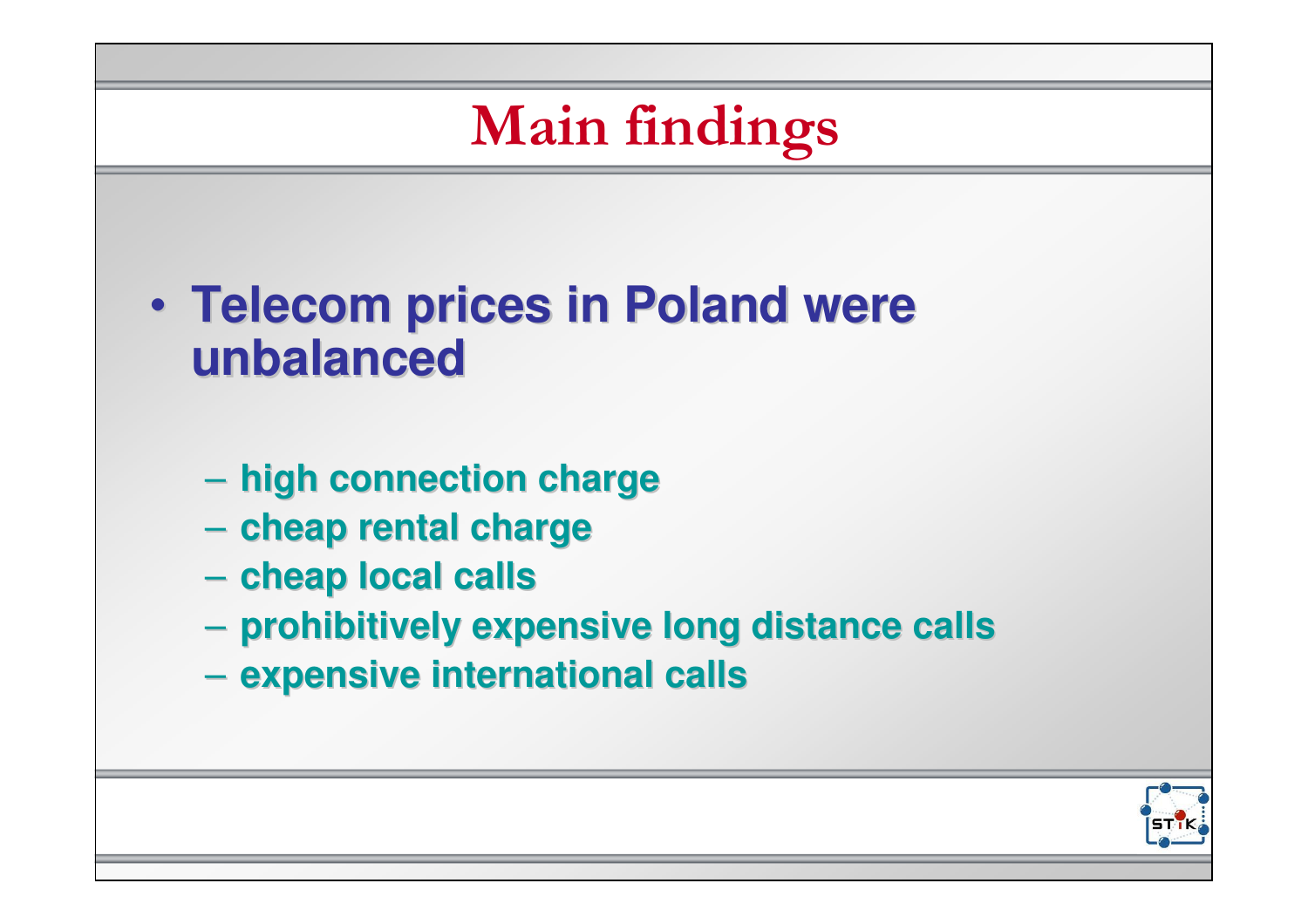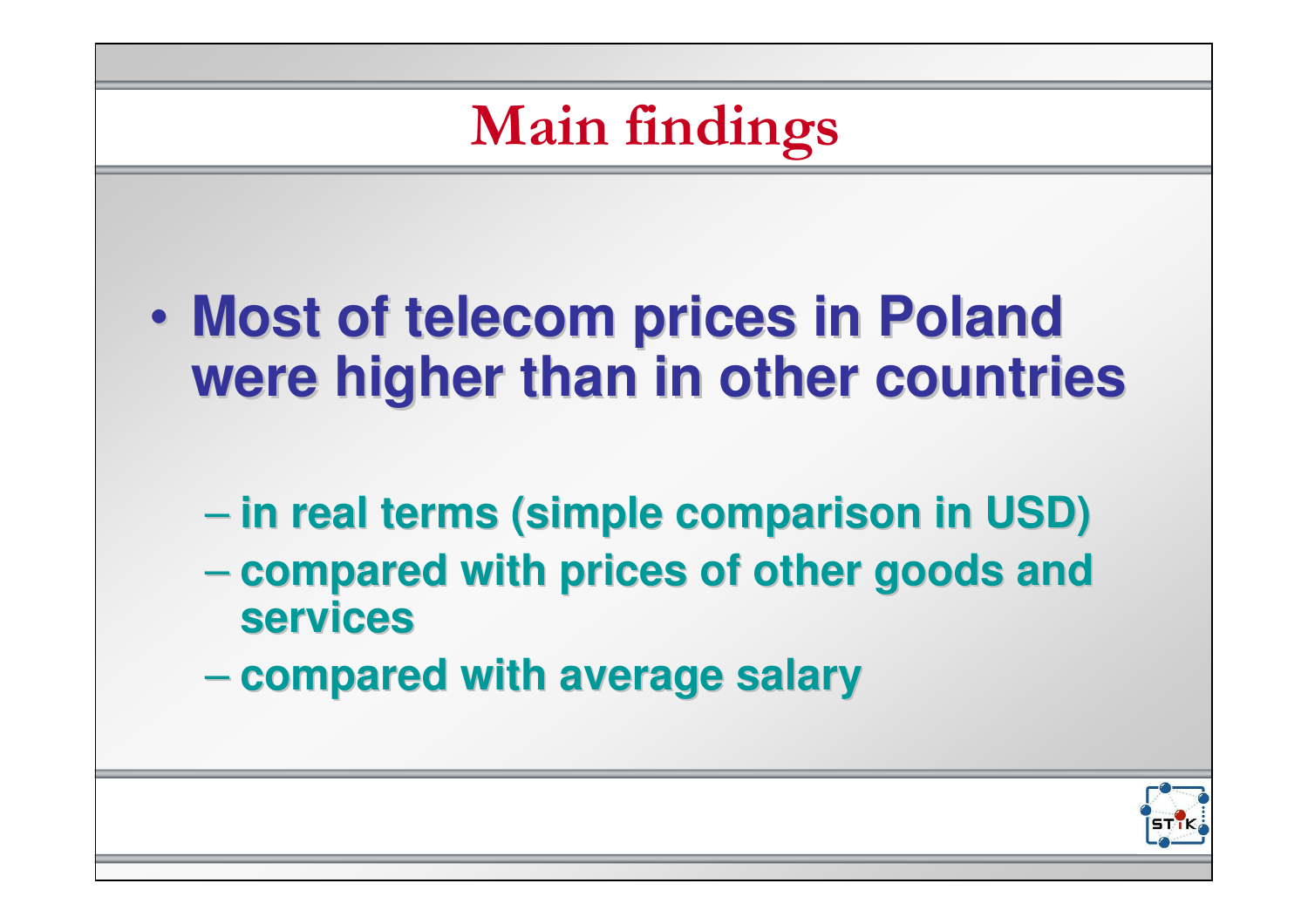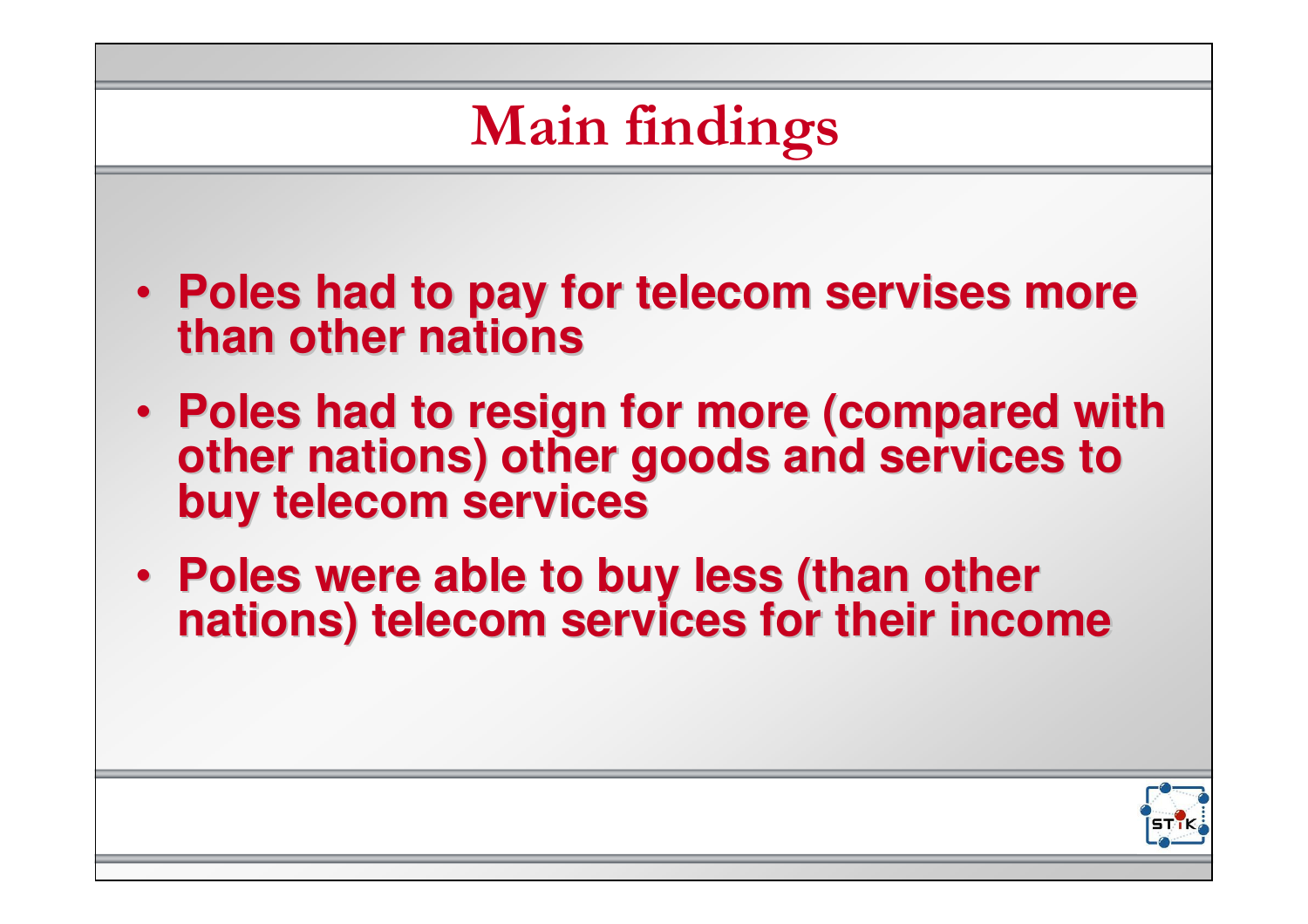